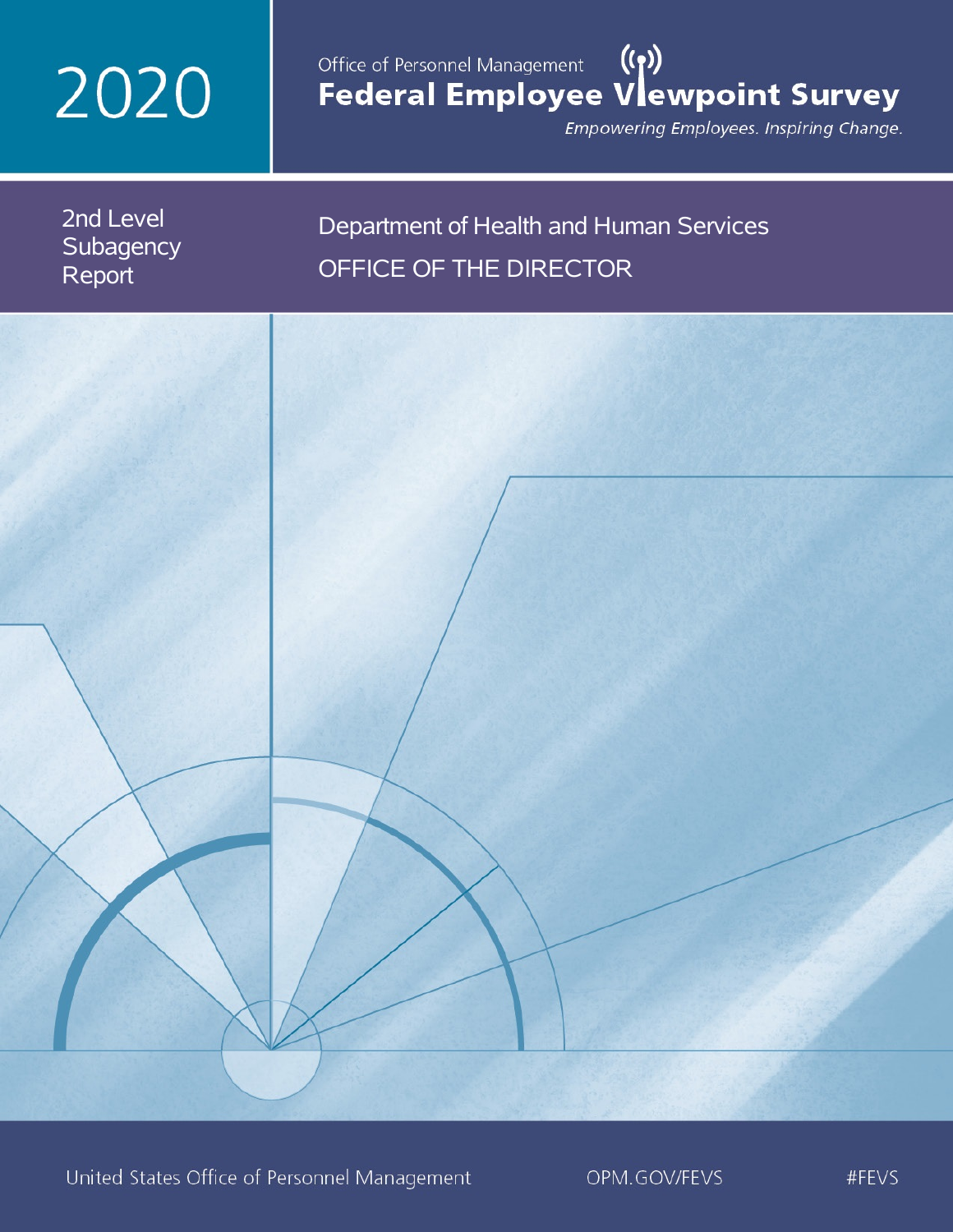## **Department of Health and Human Services OFFICE OF THE DIRECTOR** *2nd Level Subagency Report*

This 2020 OPM Federal Employee Viewpoint Survey Report provides summary results for the core FEVS, telework, work-life, and demographic items for your subagency, including comparisons to your department or agency.

#### **Response Summary**

| <b>Organizations</b>                    | <b>Surveys</b><br>Completed | <b>Response</b><br>Rate |
|-----------------------------------------|-----------------------------|-------------------------|
| Governmentwide                          | 624.800                     | 44.3%                   |
| Department of Health and Human Services | 50,393                      | 70.6%                   |
| Indian Health Service                   | 7.101                       | 54.7%                   |
| <b>OFFICE OF THE DIRECTOR</b>           | 36                          | <b>72.0%</b>            |

#### **Top 10 Positive & Negative Items and Leading & Trailing Your Comparison Group**

These sections provide high level information on how your sub-agency is doing.

#### **Main Report Results**

The results include response percentages for each survey item. The definitions for the Positive, Neutral, and Negative response percentages vary in the following ways across the three primary response scales used in the survey:

Positive: *"Strongly Agree* and *Agree"* or *"Very Satisfied* and *Satisfied"* or *"Very Good* and *Good"* Neutral: *"Neither Agree nor Disagree"* or *"Neither Satisfied nor Dissatisfied"* or *"Fair"* Negative: *"Disagree* and *Strongly Disagree"* or *"Dissatisfied* and *Very Dissatisfied"* or *"Poor* and *Very Poor"*

Positive, Neutral, and Negative percentages are based on the total number of responses (N) that are in these three categories. The number of *Do Not Know (DNK), Choose Not to Participate, Not Available to me,* or *Unaware of Programs* responses, where applicable, is listed separately.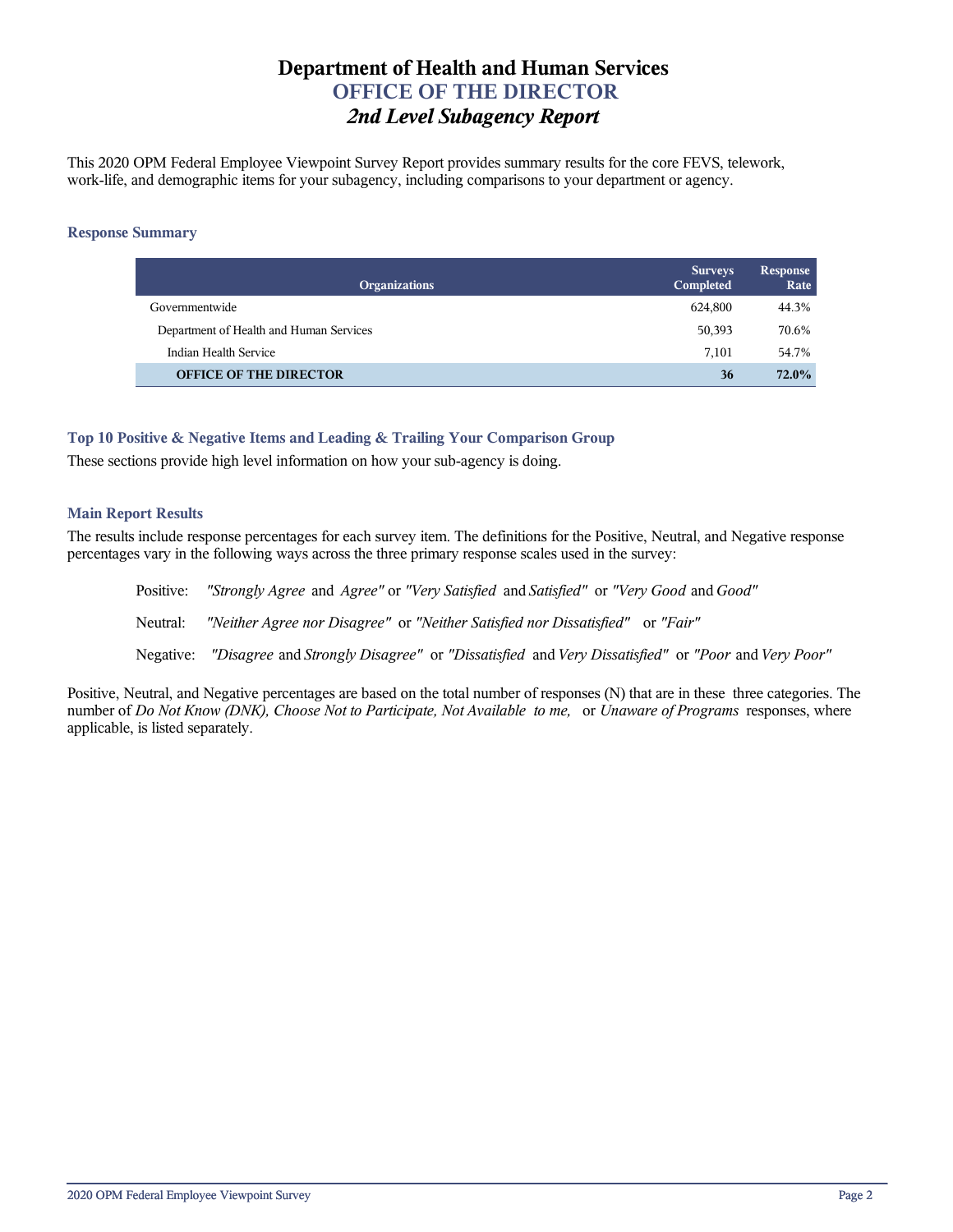#### **Top 10 Positive & Negative Items**

The figures below highlight the top 10 positive and negative results from the survey to help you quickly identify the most positive and most negative aspects of the organizational environment (only items 1 to 10 and 12 to 38 are included). Use this snapshot as a quick reference or overview of your OPM FEVS results.

#### *Highest Percent Positive*

| 92.3% | My supervisor treats me with respect. $(Q23)$                                                  | 25.1 |
|-------|------------------------------------------------------------------------------------------------|------|
| 92.1% | I have a high level of respect for my<br>organization's senior leaders. (Q31)                  | 24.1 |
| 91.9% | Senior leaders demonstrate support for<br>Work-Life programs. (Q32)                            | 13.5 |
| 89.7% | I know how my work relates to the agency's<br>goals. $(Q7)$                                    | 13.2 |
| 89.7% | My supervisor supports my need to balance<br>work and other life issues. (Q19)                 | 13.2 |
| 87.2% | The people I work with cooperate to get the<br>job done. (Q9)                                  | 10.5 |
| 87.2% | My supervisor listens to what I have to say.<br>(Q22)                                          | 10.5 |
| 86.3% | My organization's senior leaders maintain<br>high standards of honesty and integrity.<br>(Q27) | 10.2 |
| 84.6% | My work gives me a feeling of personal<br>accomplishment. (Q3)                                 |      |
| 84.6% | I know what is expected of me on the job.<br>(Q4)                                              | 10.2 |

#### *Highest Percent Negative*

- 1% My workload is reasonable. (Q5)
	- 24.3% In my work unit, steps are taken to deal with a poor performer who cannot or will not improve. (Q10)
	- 5% My talents are used well in the workplace. (Q6)
	- 13.2% In my work unit, differences in performance are recognized in a meaningful way. (Q12)
	- 13.2% How satisfied are you with the recognition you receive for doing a good job? (Q35)
	- 5% Employees are recognized for providing high quality products and services. (Q14)
- 10.5% How satisfied are you with the information you receive from management on what's going on in your organization? (Q34)
- 10.3% I can disclose a suspected violation of any law, rule or regulation without fear of reprisal. (Q8)
- 2% My work gives me a feeling of personal accomplishment. (Q3)
- 8.4% I believe the results of this survey will be used to make my agency a better place to work. (Q18)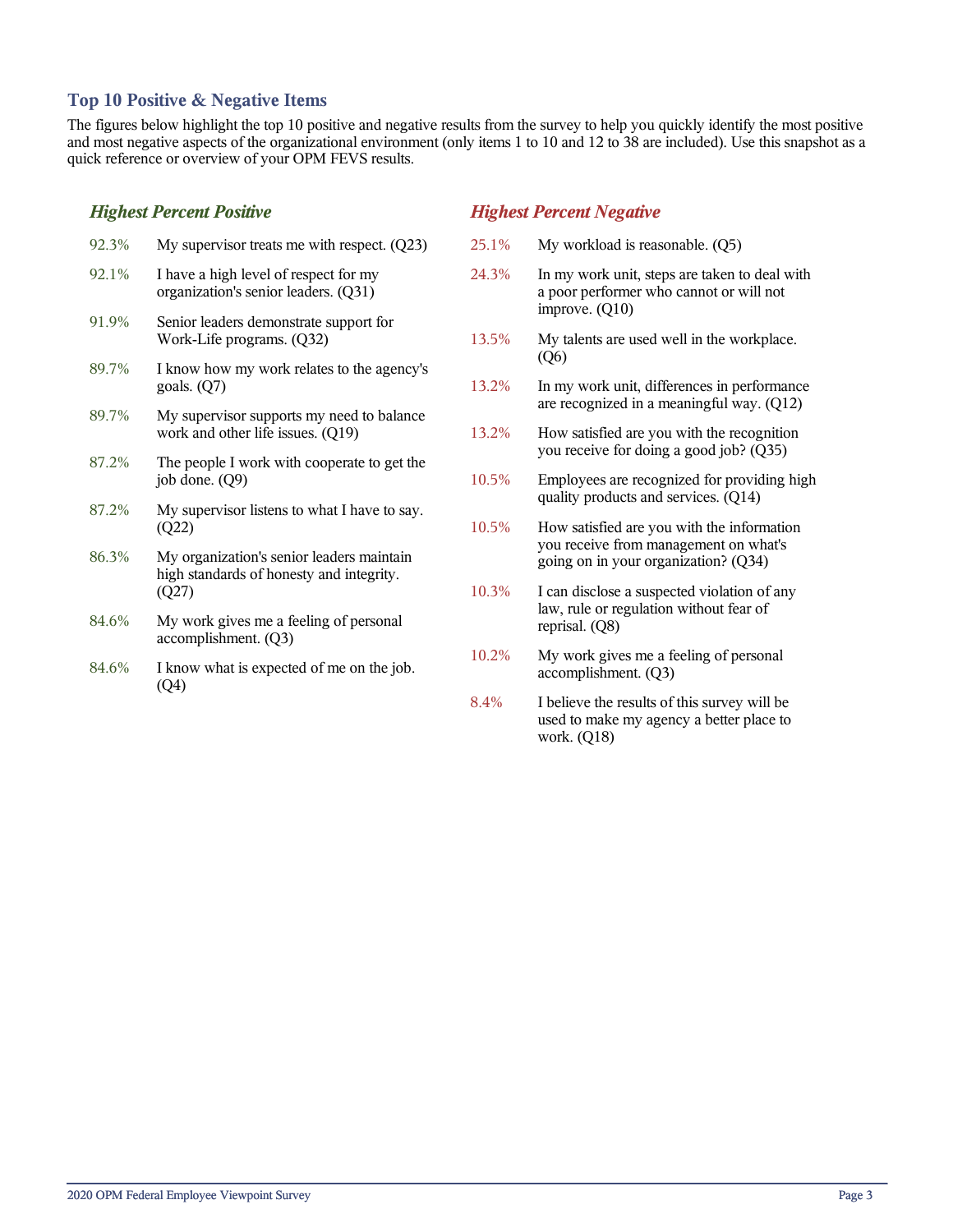## **Leading Your Comparison Group**

The figure below allows you to see where your subagency results are higher than your comparison group (Indian Health Service) average (only items 1 to 10 and 12 to 38 are included). Only survey items with differences of 3 percentage points or more from your comparison group average are displayed. If your subagency has more than 10 items that are higher than the average, only the 10 items with the greatest differences are shown. An '\*' in % Positive Response represents a percentage less than 8.

OFFICE OF THE DIRECTOR

Indian Health Service

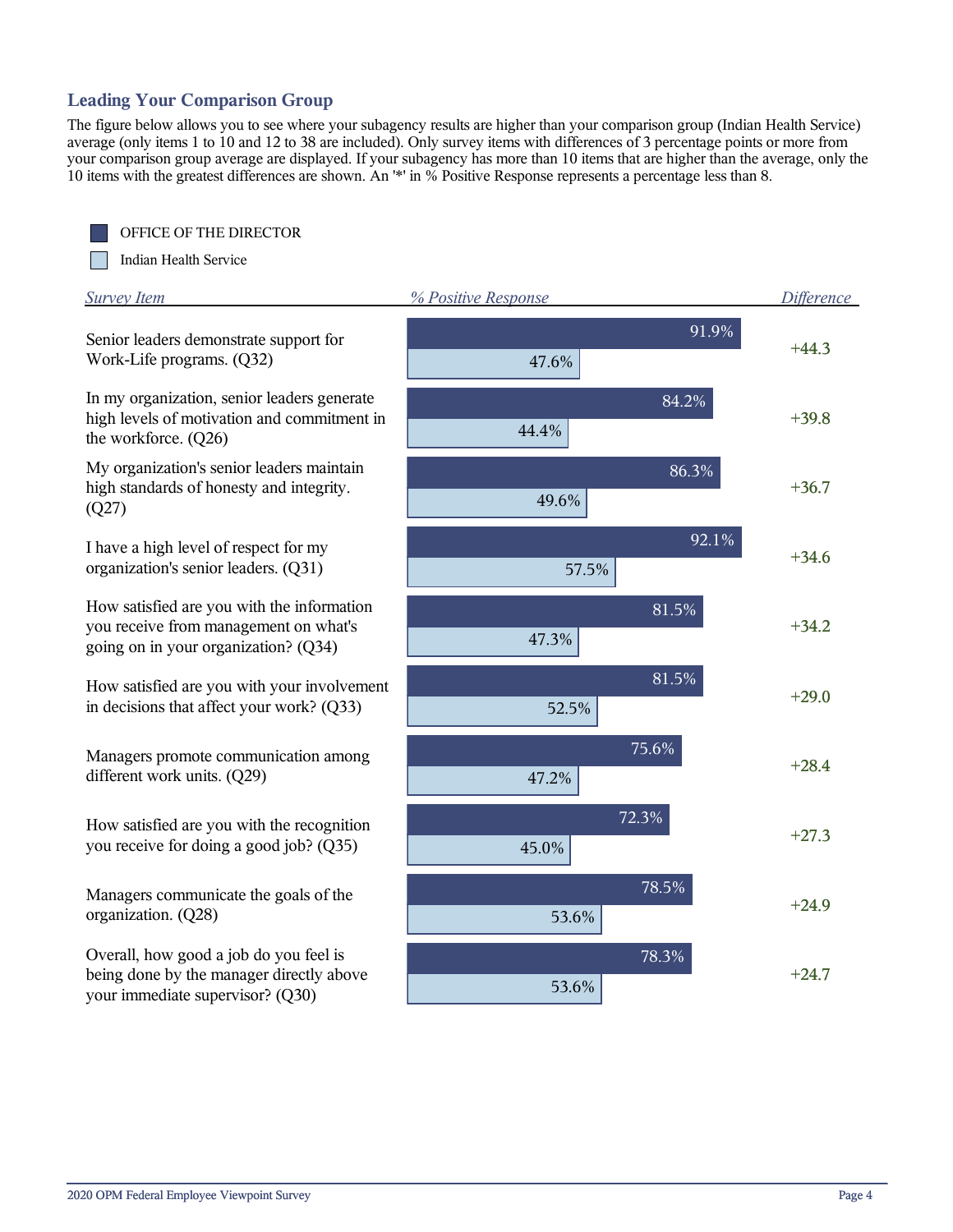## **Trailing Your Comparison Group**

The figure below allows you to see where your subagency results are lower than your comparison group (Indian Health Service) average (only items 1 to 10 and 12 to 38 are included). Only survey items with differences of 3 percentage points or more from your comparison group average are displayed. If your subagency has more than 10 items that are lower than the average, only the 10 items with the greatest differences are shown. An '\*' in % Positive Response represents a percentage less than 8.

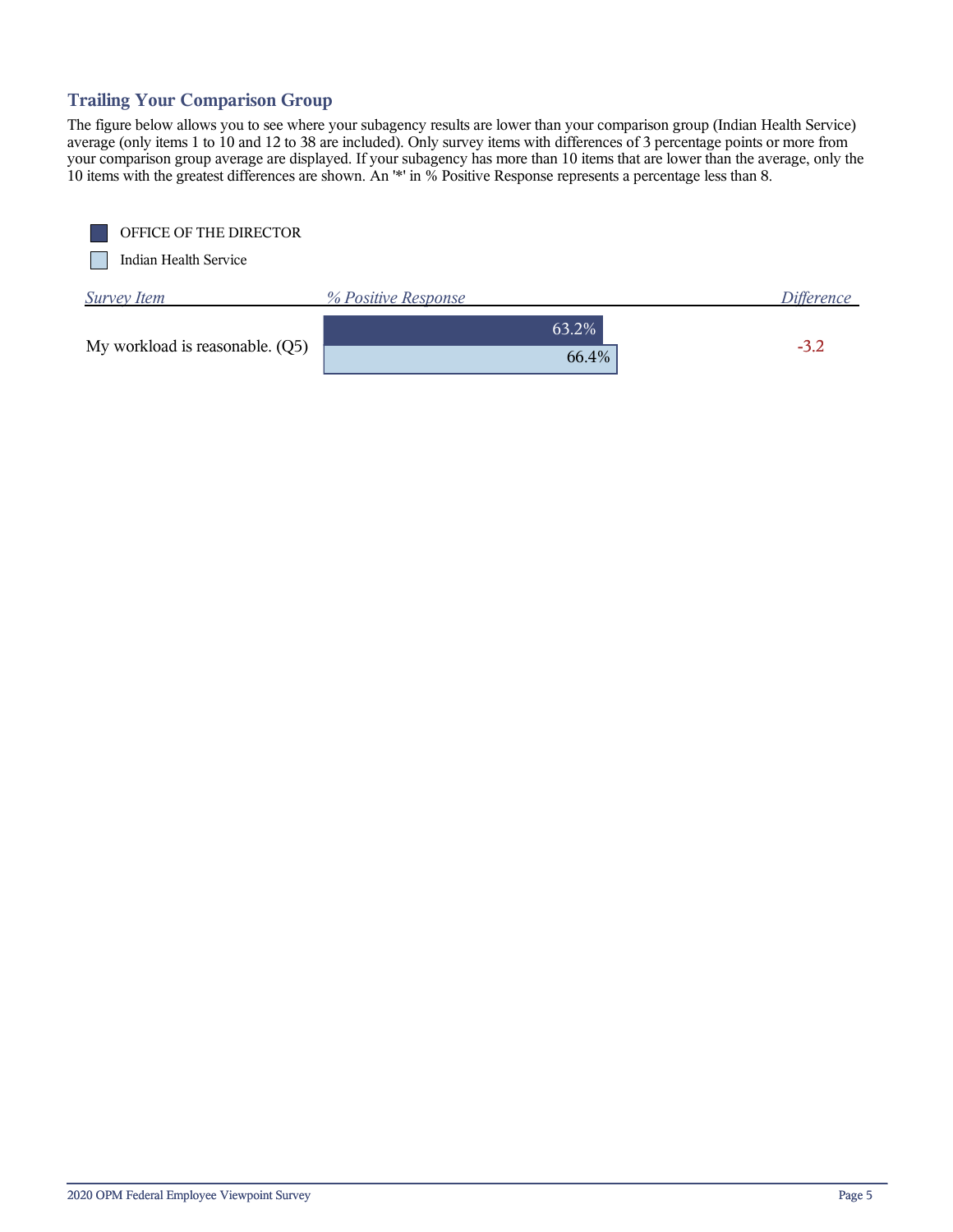## **My Work Experience**

#### *1. I am given a real opportunity to improve my skills in my organization.*

| <b>Neutral</b>                   | <b>Negative</b>                                     |
|----------------------------------|-----------------------------------------------------|
| 15.2%                            | 14.8%                                               |
| 13.3%                            | 10.9%                                               |
| 19.2%                            | 16.5%                                               |
| 12.8%                            | 5.2%                                                |
| 619.947<br>50,112<br>7.053<br>36 | <b>Positive</b><br>69.9%<br>75.8%<br>64.3%<br>82.0% |

#### *2. I feel encouraged to come up with new and better ways of doing things.*

| <b>Organizations</b>                    | N       | <b>Positive</b> | <b>Neutral</b> | <b>Negative</b> |
|-----------------------------------------|---------|-----------------|----------------|-----------------|
| Governmentwide                          | 615.099 | 66.6%           | 15.9%          | 17.5%           |
| Department of Health and Human Services | 49.723  | 72.9%           | 14.0%          | 13.1%           |
| Indian Health Service                   | 6.994   | 61.1%           | 19.8%          | 19.1%           |
| <b>OFFICE OF THE DIRECTOR</b>           | 35      | 84.2%           | $10.6\%$       | 5.3%            |

#### *3. My work gives me a feeling of personal accomplishment.*

| <b>Organizations</b>                    |         | <b>Positive</b> | <b>Neutral</b> | <b>Negative</b> |
|-----------------------------------------|---------|-----------------|----------------|-----------------|
| Governmentwide                          | 618.334 | 74.6%           | 13.7%          | 11.7%           |
| Department of Health and Human Services | 49.967  | 80.5%           | 11.4%          | 8.0%            |
| Indian Health Service                   | 7.003   | 74.5%           | 14.9%          | 10.6%           |
| <b>OFFICE OF THE DIRECTOR</b>           | 36      | 84.6%           | 5.2%           | 10.2%           |

#### *4. I know what is expected of me on the job.*

| <b>Organizations</b>                    | N       | <b>Positive</b> | <b>Neutral</b> | <b>Negative</b> |
|-----------------------------------------|---------|-----------------|----------------|-----------------|
| Governmentwide                          | 621.862 | 83.5%           | 9.2%           | 7.3%            |
| Department of Health and Human Services | 50,138  | 86.0%           | 8.1%           | 5.9%            |
| Indian Health Service                   | 7.057   | 84.8%           | 8.9%           | 6.3%            |
| <b>OFFICE OF THE DIRECTOR</b>           | 36      | 84.6%           | 10.3%          | 5.1%            |

#### *5. My workload is reasonable.*

| <b>Organizations</b>                    | N       | <b>Positive</b> | <b>Neutral</b> | <b>Negative</b> | <b>DNK</b><br>(N) |
|-----------------------------------------|---------|-----------------|----------------|-----------------|-------------------|
| Governmentwide                          | 619.493 | 66.7%           | 12.7%          | 20.6%           | 931               |
| Department of Health and Human Services | 50,052  | 67.6%           | 12.7%          | 19.7%           | 60                |
| Indian Health Service                   | 7.048   | 66.4%           | 14.0%          | 19.6%           | 11                |
| <b>OFFICE OF THE DIRECTOR</b>           | 36      | $63.2\%$        | $11.6\%$       | 25.1%           | $\bf{0}$          |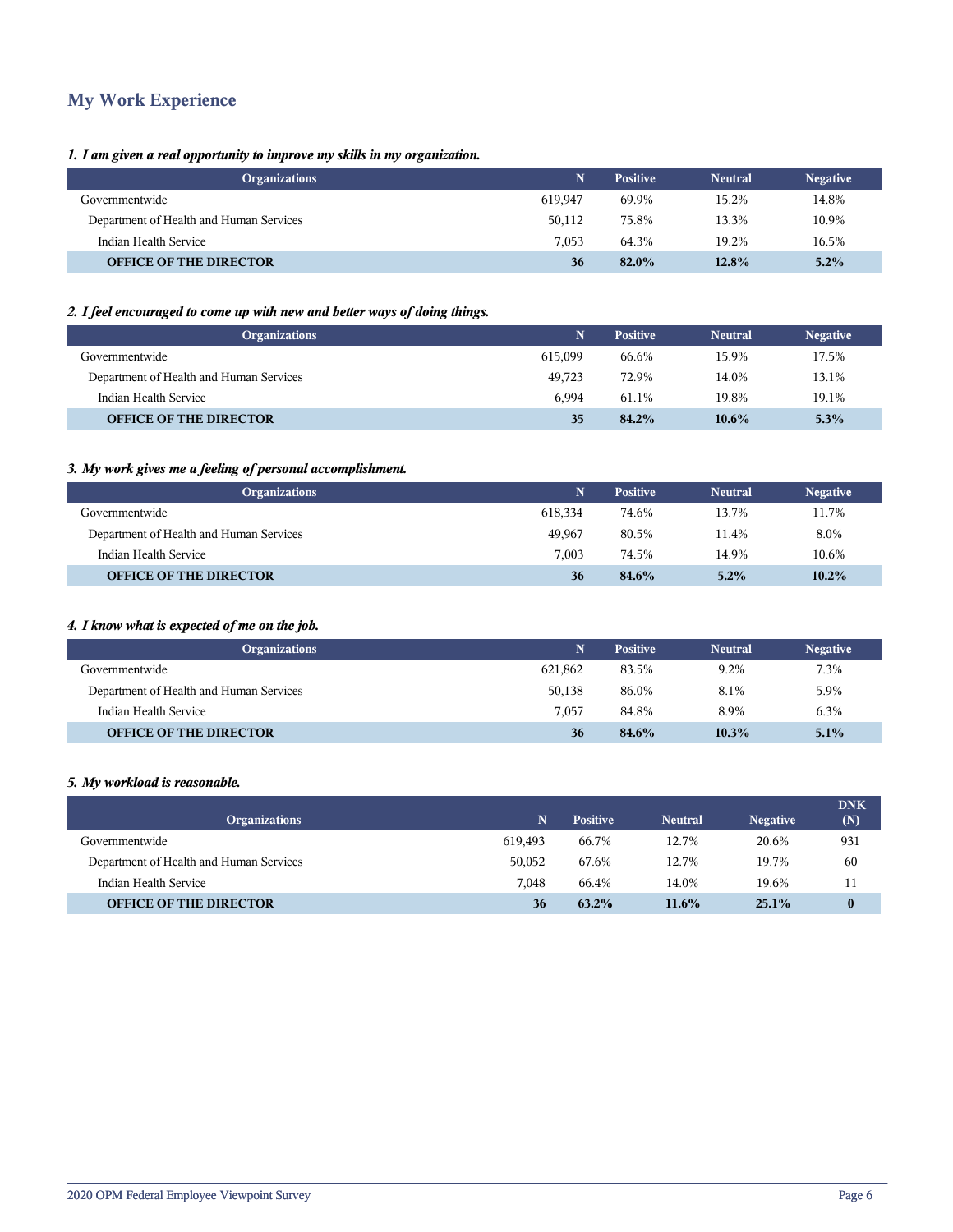## **My Work Experience (continued)**

#### *6. My talents are used well in the workplace.*

| <b>Organizations</b>                    |         | <b>Positive</b> | <b>Neutral</b> | <b>Negative</b> | <b>DNK</b><br>(N) |
|-----------------------------------------|---------|-----------------|----------------|-----------------|-------------------|
| Governmentwide                          | 611.287 | 65.9%           | 15.3%          | 18.8%           | 1,541             |
| Department of Health and Human Services | 49.454  | 70.5%           | 14.4%          | 15.1%           | 89                |
| Indian Health Service                   | 6.969   | 68.9%           | 16.7%          | 14.4%           | 21                |
| <b>OFFICE OF THE DIRECTOR</b>           | 34      | 78.3%           | 8.1%           | 13.5%           |                   |

#### *7. I know how my work relates to the agency's goals.*

| <b>Organizations</b>                    | 'N.     | <b>Positive</b> | <b>Neutral</b> | <b>Negative</b> | <b>DNK</b><br>(N) |
|-----------------------------------------|---------|-----------------|----------------|-----------------|-------------------|
| Governmentwide                          | 618,591 | 87.1%           | 7.9%           | 5.0%            | 1,479             |
| Department of Health and Human Services | 49.901  | 89.9%           | 6.7%           | 3.4%            | 102               |
| Indian Health Service                   | 7.005   | 86.5%           | 9.9%           | 3.7%            | 25                |
| <b>OFFICE OF THE DIRECTOR</b>           | 36      | 89.7%           | $5.2\%$        | 5.1%            | $\mathbf{0}$      |

#### *8. I can disclose a suspected violation of any law, rule or regulation without fear of reprisal.*

| <b>Organizations</b>                    |         | <b>Positive</b> | <b>Neutral</b> | <b>Negative</b> | <b>DNK</b><br>(N) |
|-----------------------------------------|---------|-----------------|----------------|-----------------|-------------------|
| Governmentwide                          | 604.744 | 68.5%           | 16.1%          | 15.4%           | 18,046            |
| Department of Health and Human Services | 48,101  | 67.7%           | 17.8%          | 14.5%           | 2,074             |
| Indian Health Service                   | 6.953   | 59.3%           | 19.8%          | 20.9%           | 120               |
| <b>OFFICE OF THE DIRECTOR</b>           | 36      | 82.0%           | 7.8%           | 10.3%           | $\bf{0}$          |

## **My Work Unit**

#### *9. The people I work with cooperate to get the job done.*

| <b>Organizations</b>                    | N       | <b>Positive</b> | <b>Neutral</b> | <b>Negative</b> |
|-----------------------------------------|---------|-----------------|----------------|-----------------|
| Governmentwide                          | 623,646 | 84.1%           | 8.5%           | 7.4%            |
| Department of Health and Human Services | 50.280  | 86.2%           | 7.7%           | 6.2%            |
| Indian Health Service                   | 7.090   | 70.8%           | 15.3%          | 13.9%           |
| <b>OFFICE OF THE DIRECTOR</b>           | 36      | 87.2%           | 10.3%          | 2.6%            |

#### *10. In my work unit, steps are taken to deal with a poor performer who cannot or will not improve.*

| <b>Organizations</b>                    | N       | <b>Positive</b> | <b>Neutral</b> | <b>Negative</b> | <b>DNK</b><br>(N) |
|-----------------------------------------|---------|-----------------|----------------|-----------------|-------------------|
| Governmentwide                          | 540.222 | 42.3%           | 27.5%          | 30.2%           | 83,418            |
| Department of Health and Human Services | 42,095  | 46.8%           | 28.8%          | 24.4%           | 8,163             |
| Indian Health Service                   | 6.636   | 35.6%           | 27.4%          | 37.0%           | 455               |
| <b>OFFICE OF THE DIRECTOR</b>           | 34      | $50.1\%$        | 25.6%          | 24.3%           | $\overline{2}$    |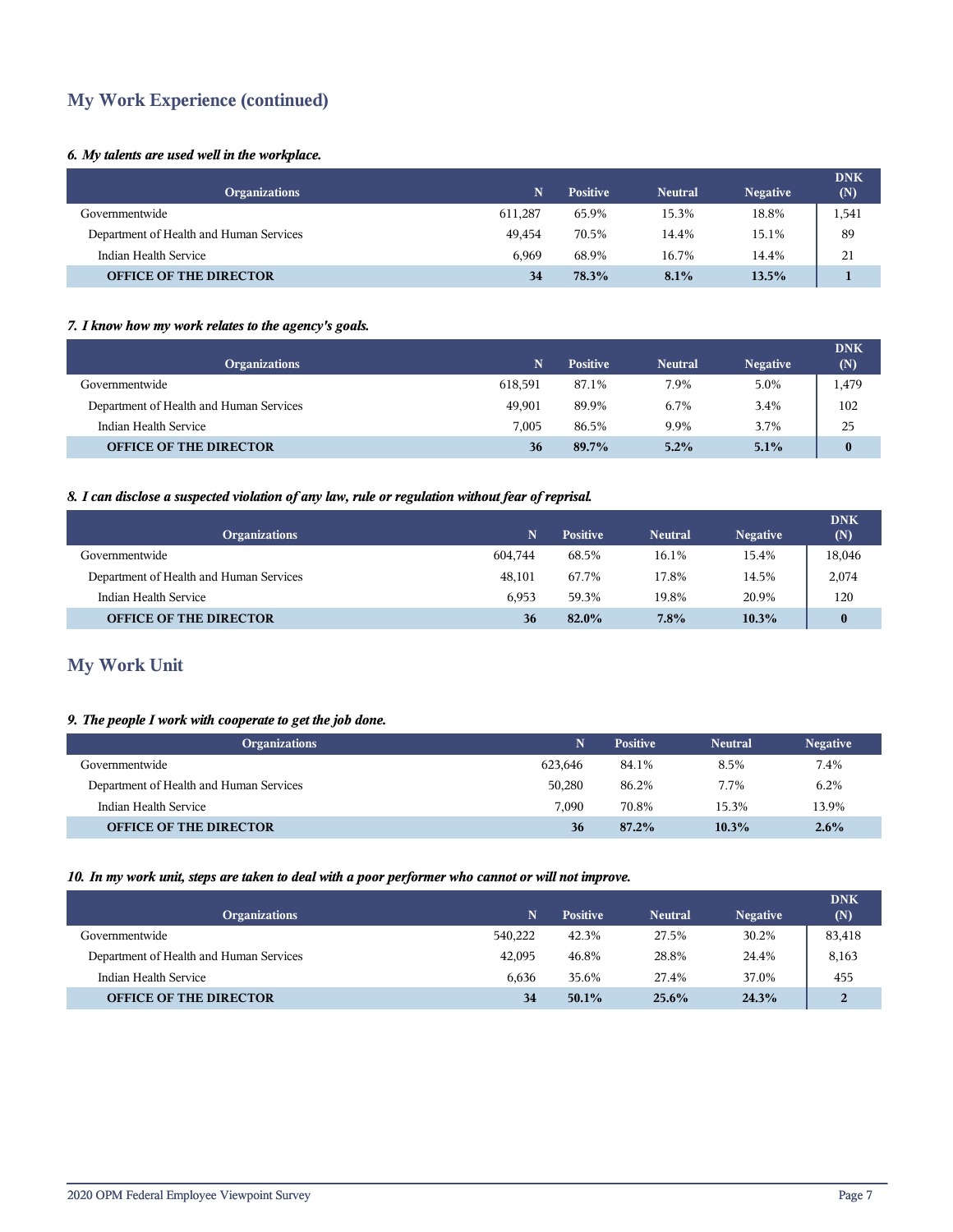## **My Work Unit (continued)**

#### *11. In my work unit poor performers usually:*

| <b>Organizations</b>                    |         | <b>Remain</b><br>In Work<br><b>Unit And</b><br>Improve<br>N Over Time | Remain<br>In Work<br><b>Unit And</b><br>Continue<br>Tо<br>Under-<br>Perform | Leave<br><b>Work Unit-</b><br><b>Removed</b><br><sub>or</sub><br><b>Transferred</b> | Leave<br>Work<br>Unit-<br>Quit | No Poor<br><b>Performers In</b><br><b>Work Unit</b> | Do Not<br><b>Know</b><br>(N) |
|-----------------------------------------|---------|-----------------------------------------------------------------------|-----------------------------------------------------------------------------|-------------------------------------------------------------------------------------|--------------------------------|-----------------------------------------------------|------------------------------|
| Governmentwide                          | 479,951 | 18.6%                                                                 | 49.3%                                                                       | 9.3%                                                                                | 2.0%                           | 20.8%                                               | 143,690                      |
| Department of Health and Human Services | 37,049  | 21.2%                                                                 | 41.6%                                                                       | 9.7%                                                                                | 2.6%                           | 24.8%                                               | 13,199                       |
| Indian Health Service                   | 5,697   | 19.8%                                                                 | 57.0%                                                                       | 5.9%                                                                                | 2.7%                           | 14.5%                                               | 1,393                        |
| <b>OFFICE OF THE DIRECTOR</b>           | 29      | 25.1%                                                                 | 42.4%                                                                       | 15.2%                                                                               | $0.0\%$                        | 17.4%                                               | 7                            |

#### *12. In my work unit, differences in performance are recognized in a meaningful way.*

| <b>Organizations</b>                    | N       | <b>Positive</b> | <b>Neutral</b> | <b>Negative</b> | <b>DNK</b><br>(N) |
|-----------------------------------------|---------|-----------------|----------------|-----------------|-------------------|
| Governmentwide                          | 574.692 | 50.9%           | 25.0%          | 24.1%           | 48,809            |
| Department of Health and Human Services | 45.977  | 57.1%           | 23.3%          | 19.6%           | 4,281             |
| Indian Health Service                   | 6.810   | 42.8%           | 27.8%          | 29.4%           | 277               |
| <b>OFFICE OF THE DIRECTOR</b>           | 35      | $60.4\%$        | 26.4%          | $13.2\%$        |                   |

#### *13. My work unit has the job-relevant knowledge and skills necessary to accomplish organizational goals.*

| <b>Organizations</b>                    |         | <b>Positive</b> | <b>Neutral</b> | <b>Negative</b> | <b>DNK</b><br>(N) |
|-----------------------------------------|---------|-----------------|----------------|-----------------|-------------------|
| Governmentwide                          | 618.137 | 81.9%           | 10.5%          | 7.6%            | 5,585             |
| Department of Health and Human Services | 49.869  | 85.0%           | 9.1%           | 5.9%            | 414               |
| Indian Health Service                   | 7.025   | 73.9%           | 16.8%          | 9.4%            | 60                |
| <b>OFFICE OF THE DIRECTOR</b>           | 36      | 79.4%           | $15.4\%$       | 5.2%            | $\mathbf{0}$      |

## **My Agency**

#### *14. Employees are recognized for providing high quality products and services.*

| <b>Organizations</b>                    | 'N.     | <b>Positive</b> | <b>Neutral</b> | <b>Negative</b> | <b>DNK</b><br>(N) |
|-----------------------------------------|---------|-----------------|----------------|-----------------|-------------------|
| Governmentwide                          | 614,057 | 64.3%           | 17.0%          | 18.8%           | 7,882             |
| Department of Health and Human Services | 49.602  | 70.7%           | 15.0%          | 14.3%           | 579               |
| Indian Health Service                   | 6.996   | 48.3%           | 24.0%          | 27.7%           | 70                |
| <b>OFFICE OF THE DIRECTOR</b>           | 35      | 67.5%           | $22.0\%$       | $10.5\%$        |                   |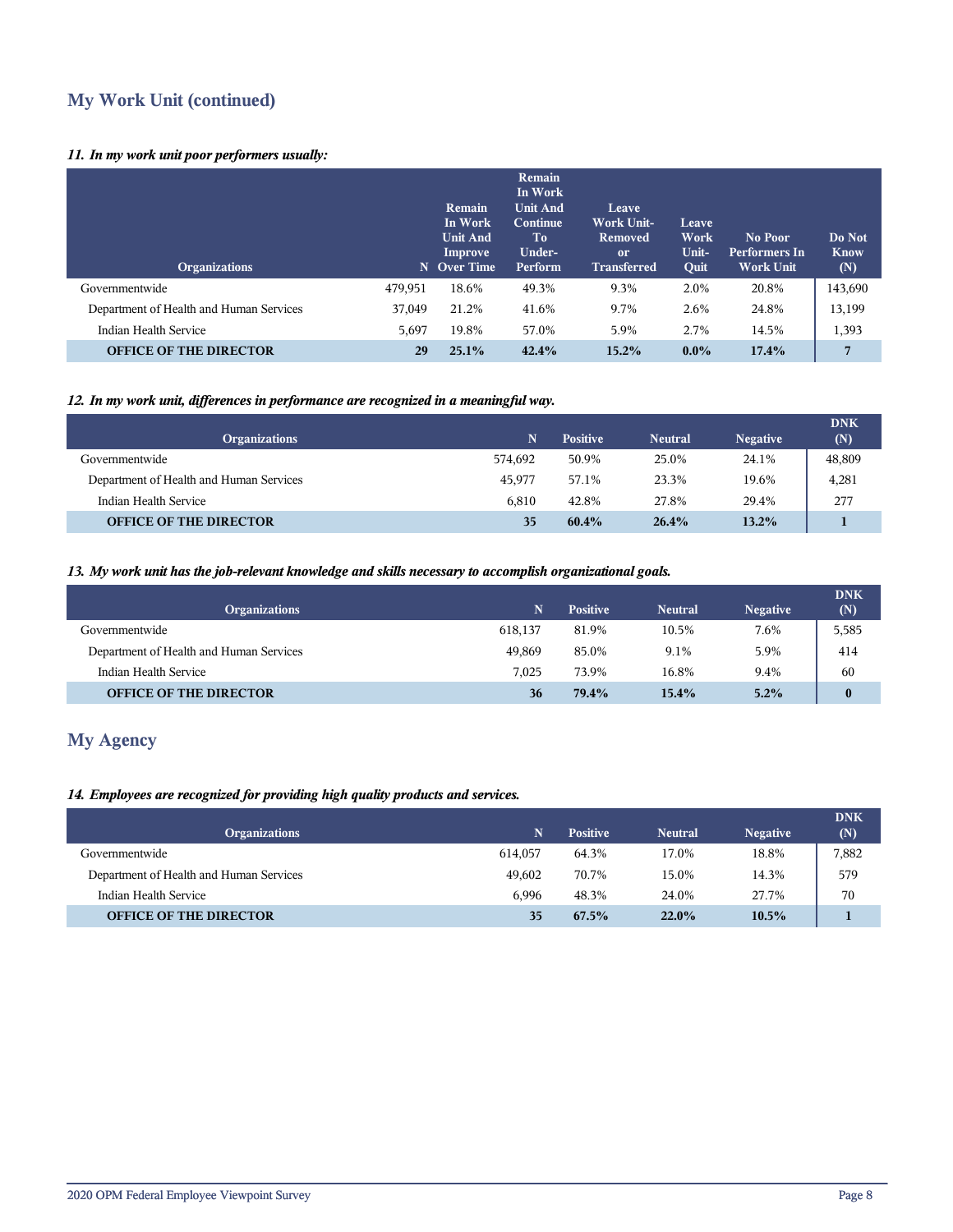## **My Agency (continued)**

#### *15. Employees are protected from health and safety hazards on the job.*

| <b>Organizations</b>                    |         | <b>Positive</b> | <b>Neutral</b> | <b>Negative</b> | <b>DNK</b><br>(N) |
|-----------------------------------------|---------|-----------------|----------------|-----------------|-------------------|
| Governmentwide                          | 615.590 | 77.3%           | 11.3%          | 11.4%           | 6,144             |
| Department of Health and Human Services | 49,331  | 84.3%           | 9.4%           | 6.3%            | 795               |
| Indian Health Service                   | 7,031   | 71.1%           | 15.2%          | 13.7%           | 35                |
| <b>OFFICE OF THE DIRECTOR</b>           | 36      | 84.5%           | $10.3\%$       | 5.2%            | $\mathbf{0}$      |

## *16. My agency is successful at accomplishing its mission.*

| <b>Organizations</b>                    | 'N.     | <b>Positive</b> | <b>Neutral</b> | <b>Negative</b> | <b>DNK</b><br>(N) |
|-----------------------------------------|---------|-----------------|----------------|-----------------|-------------------|
| Governmentwide                          | 614.969 | 81.4%           | 12.5%          | 6.1%            | 7,377             |
| Department of Health and Human Services | 49.679  | 82.8%           | 11.8%          | 5.5%            | 527               |
| Indian Health Service                   | 7.008   | 67.9%           | 22.4%          | 9.7%            | 63                |
| <b>OFFICE OF THE DIRECTOR</b>           | 36      | 82.0%           | 12.8%          | 5.1%            | $\bf{0}$          |

#### *17. I recommend my organization as a good place to work.*

| <b>Organizations</b>                    | Ñ       | <b>Positive</b> | <b>Neutral</b> | <b>Negative</b> |
|-----------------------------------------|---------|-----------------|----------------|-----------------|
| Governmentwide                          | 623.730 | 70.7%           | 17.2%          | 12.1%           |
| Department of Health and Human Services | 50,290  | 77.2%           | 14.4%          | 8.4%            |
| Indian Health Service                   | 7.092   | 64.9%           | 22.7%          | 12.4%           |
| <b>OFFICE OF THE DIRECTOR</b>           | 36      | $82.0\%$        | 12.8%          | 5.1%            |

#### *18. I believe the results of this survey will be used to make my agency a better place to work.*

| <b>Organizations</b>                    |         | <b>Positive</b> | <b>Neutral</b> | <b>Negative</b> | <b>DNK</b><br>(N) |
|-----------------------------------------|---------|-----------------|----------------|-----------------|-------------------|
| Governmentwide                          | 580.828 | 42.9%           | 28.2%          | 28.8%           | 43,177            |
| Department of Health and Human Services | 47,203  | 56.9%           | 24.4%          | 18.7%           | 3,099             |
| Indian Health Service                   | 6.644   | 47.1%           | 27.9%          | 25.0%           | 445               |
| <b>OFFICE OF THE DIRECTOR</b>           | 33      | $70.7\%$        | $20.9\%$       | 8.4%            |                   |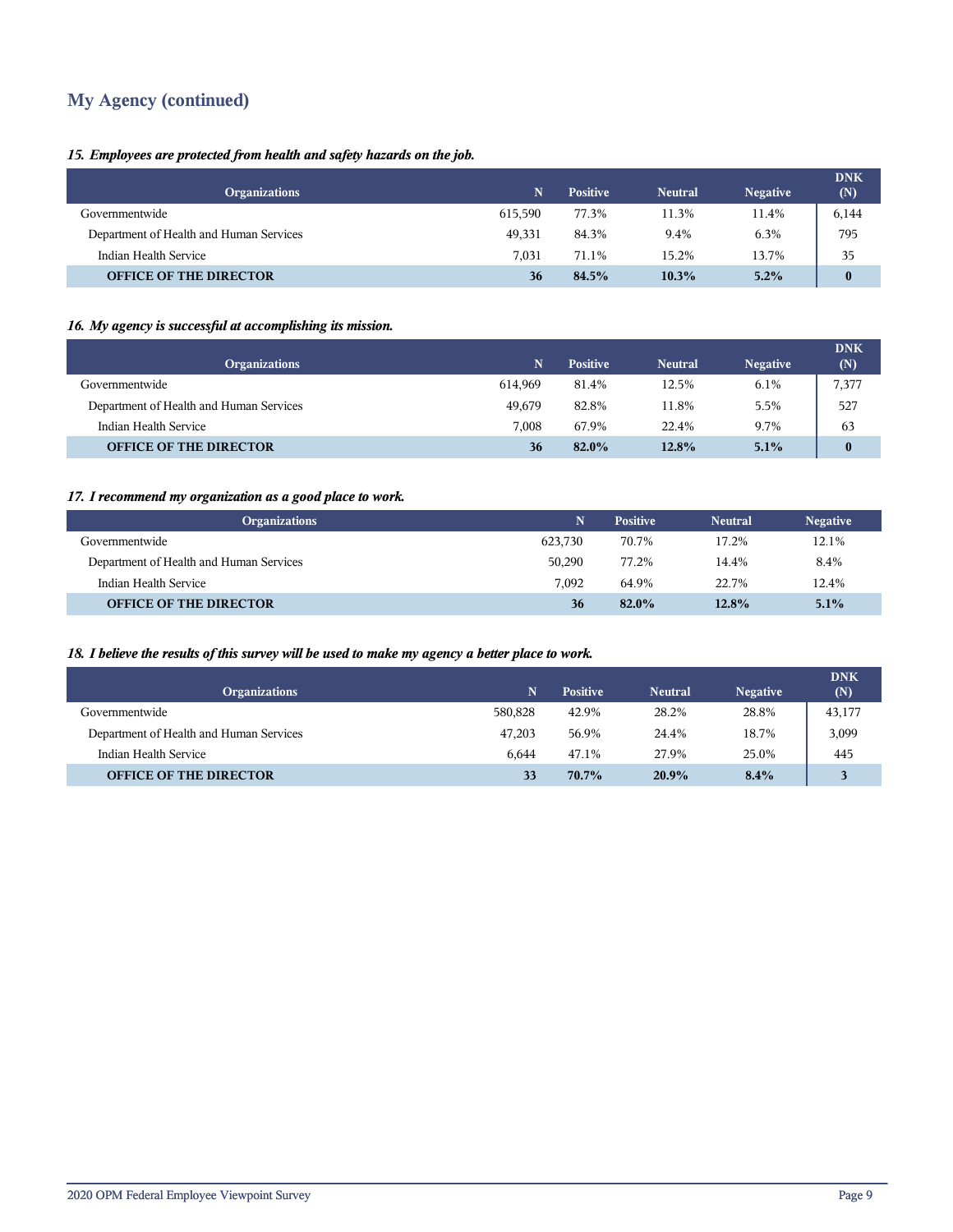## **My Supervisor**

#### *19. My supervisor supports my need to balance work and other life issues.*

| <b>Organizations</b>                    |         | <b>Positive</b> | <b>Neutral</b> | <b>Negative</b> | <b>DNK</b><br>(N) |
|-----------------------------------------|---------|-----------------|----------------|-----------------|-------------------|
| Governmentwide                          | 620,352 | 84.8%           | 8.1%           | 7.1%            | 3,002             |
| Department of Health and Human Services | 50,065  | 86.5%           | 7.1%           | 6.4%            | 214               |
| Indian Health Service                   | 7.047   | 71.7%           | 13.9%          | 14.4%           | 37                |
| <b>OFFICE OF THE DIRECTOR</b>           | 36      | 89.7%           | $7.7\%$        | $2.6\%$         | $\bf{0}$          |

#### *20. My supervisor is committed to a workforce representative of all segments of society.*

| <b>Organizations</b>                    |         | <b>Positive</b> | <b>Neutral</b> | <b>Negative</b> | <b>DNK</b><br>(N) |
|-----------------------------------------|---------|-----------------|----------------|-----------------|-------------------|
| Governmentwide                          | 590.535 | 78.9%           | 14.7%          | 6.4%            | 32,108            |
| Department of Health and Human Services | 47.884  | 81.3%           | 12.6%          | 6.1%            | 2,300             |
| Indian Health Service                   | 6.820   | 65.6%           | 21.3%          | 13.1%           | 246               |
| <b>OFFICE OF THE DIRECTOR</b>           | 36      | 84.6%           | $12.8\%$       | $2.6\%$         | $\bf{0}$          |

#### *21. Supervisors in my work unit support employee development.*

| <b>Organizations</b>                    | 'N.     | <b>Positive</b> | <b>Neutral</b> | <b>Negative</b> | <b>DNK</b><br>(N) |
|-----------------------------------------|---------|-----------------|----------------|-----------------|-------------------|
| Governmentwide                          | 616.623 | 77.8%           | 12.5%          | 9.7%            | 6,265             |
| Department of Health and Human Services | 49.785  | 80.9%           | 10.8%          | 8.3%            | 437               |
| Indian Health Service                   | 7.011   | 64.6%           | 18.9%          | 16.5%           | 68                |
| <b>OFFICE OF THE DIRECTOR</b>           | 35      | 78.9%           | 15.8%          | 5.3%            |                   |

#### *22. My supervisor listens to what I have to say.*

| <b>Organizations</b>                    |         | <b>Positive</b> | <b>Neutral</b> | <b>Negative</b> |
|-----------------------------------------|---------|-----------------|----------------|-----------------|
| Governmentwide                          | 621.769 | 82.7%           | 9.1%           | 8.1%            |
| Department of Health and Human Services | 50,108  | 83.9%           | 8.7%           | 7.4%            |
| Indian Health Service                   | 7.057   | 70.4%           | 15.7%          | 14.0%           |
| <b>OFFICE OF THE DIRECTOR</b>           | 36      | 87.2%           | 10.2%          | $2.6\%$         |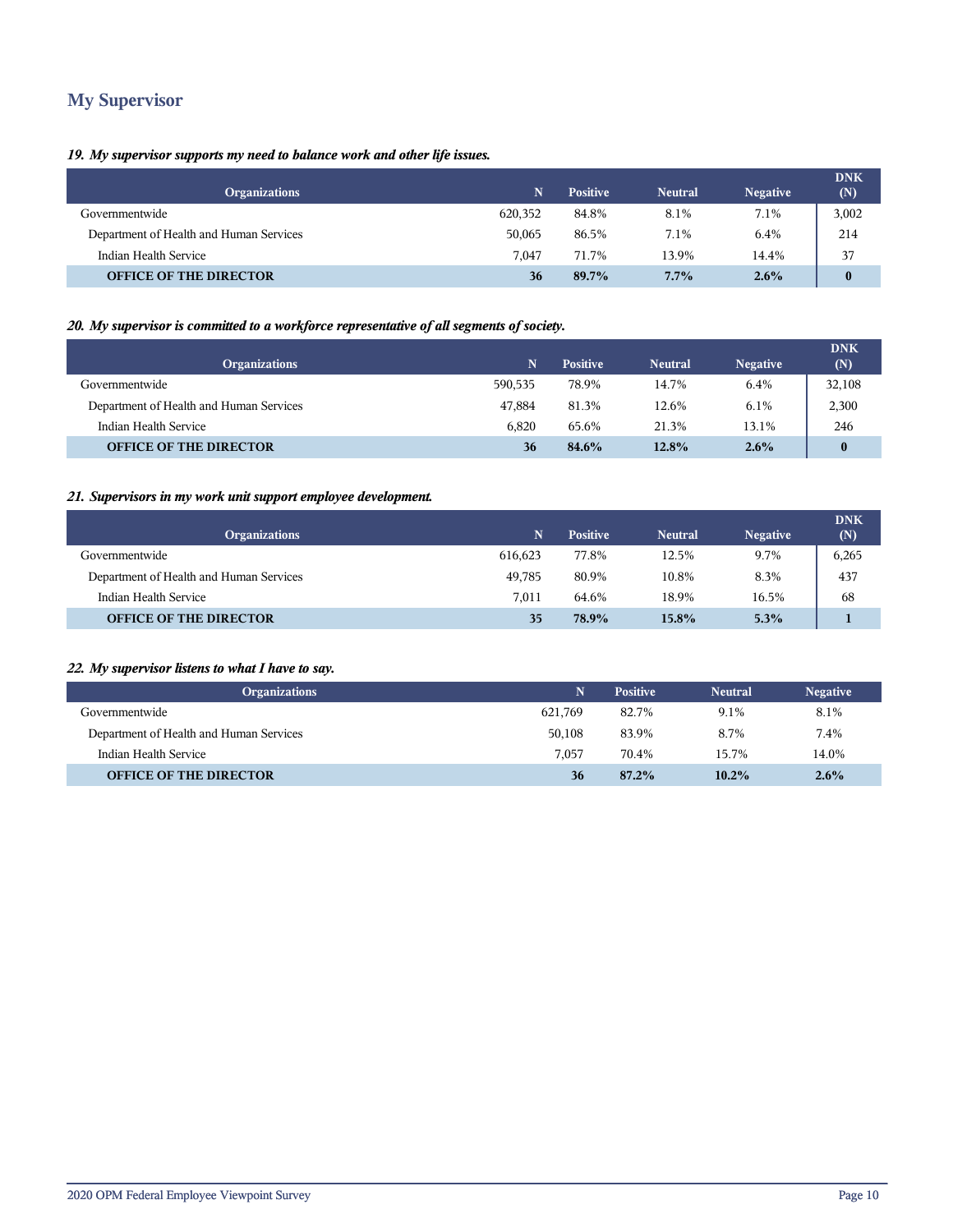## **My Supervisor (continued)**

#### *23. My supervisor treats me with respect.*

| <b>Organizations</b>                    |         | <b>Positive</b> | <b>Neutral</b> | <b>Negative</b> |
|-----------------------------------------|---------|-----------------|----------------|-----------------|
| Governmentwide                          | 621,647 | 86.5%           | 7.6%           | 5.9%            |
| Department of Health and Human Services | 50,095  | 86.5%           | 7.6%           | 5.9%            |
| Indian Health Service                   | 7.062   | 74.4%           | 14.7%          | 11.0%           |
| <b>OFFICE OF THE DIRECTOR</b>           | 36      | 92.3%           | 7.7%           | $0.0\%$         |

#### *24. I have trust and confidence in my supervisor.*

| <b>Organizations</b>                    | N       | <b>Positive</b> | <b>Neutral</b> | <b>Negative</b> |
|-----------------------------------------|---------|-----------------|----------------|-----------------|
| Governmentwide                          | 621,453 | 76.0%           | 12.6%          | 11.3%           |
| Department of Health and Human Services | 50,055  | 78.0%           | 11.9%          | 10.1%           |
| Indian Health Service                   | 7.056   | 64.1%           | 18.3%          | 17.6%           |
| <b>OFFICE OF THE DIRECTOR</b>           | 36      | 84.6%           | 12.8%          | 2.6%            |

#### *25. Overall, how good a job do you feel is being done by your immediate supervisor?*

| Organizations                           |         | <b>Positive</b> | <b>Neutral</b> | <b>Negative</b> |
|-----------------------------------------|---------|-----------------|----------------|-----------------|
| Governmentwide                          | 623.361 | 78.1%           | 14.0%          | 7.8%            |
| Department of Health and Human Services | 50.237  | 80.5%           | 12.5%          | 7.0%            |
| Indian Health Service                   | 7.089   | 64.9%           | 20.2%          | 14.8%           |
| <b>OFFICE OF THE DIRECTOR</b>           | 36      | 76.9%           | 20.5%          | 2.6%            |

### **Leadership**

#### *26. In my organization, senior leaders generate high levels of motivation and commitment in the workforce.*

|                                         |         |                 |                |                 | <b>DNK</b> |
|-----------------------------------------|---------|-----------------|----------------|-----------------|------------|
| <b>Organizations</b>                    |         | <b>Positive</b> | <b>Neutral</b> | <b>Negative</b> | (N)        |
| Governmentwide                          | 610.089 | 50.7%           | 23.6%          | 25.7%           | 10,495     |
| Department of Health and Human Services | 49.369  | 59.7%           | 21.3%          | 19.1%           | 763        |
| Indian Health Service                   | 6.960   | 44.4%           | 27.5%          | 28.1%           | 99         |
| <b>OFFICE OF THE DIRECTOR</b>           | 35      | 84.2%           | $10.6\%$       | 5.3%            | $\bf{0}$   |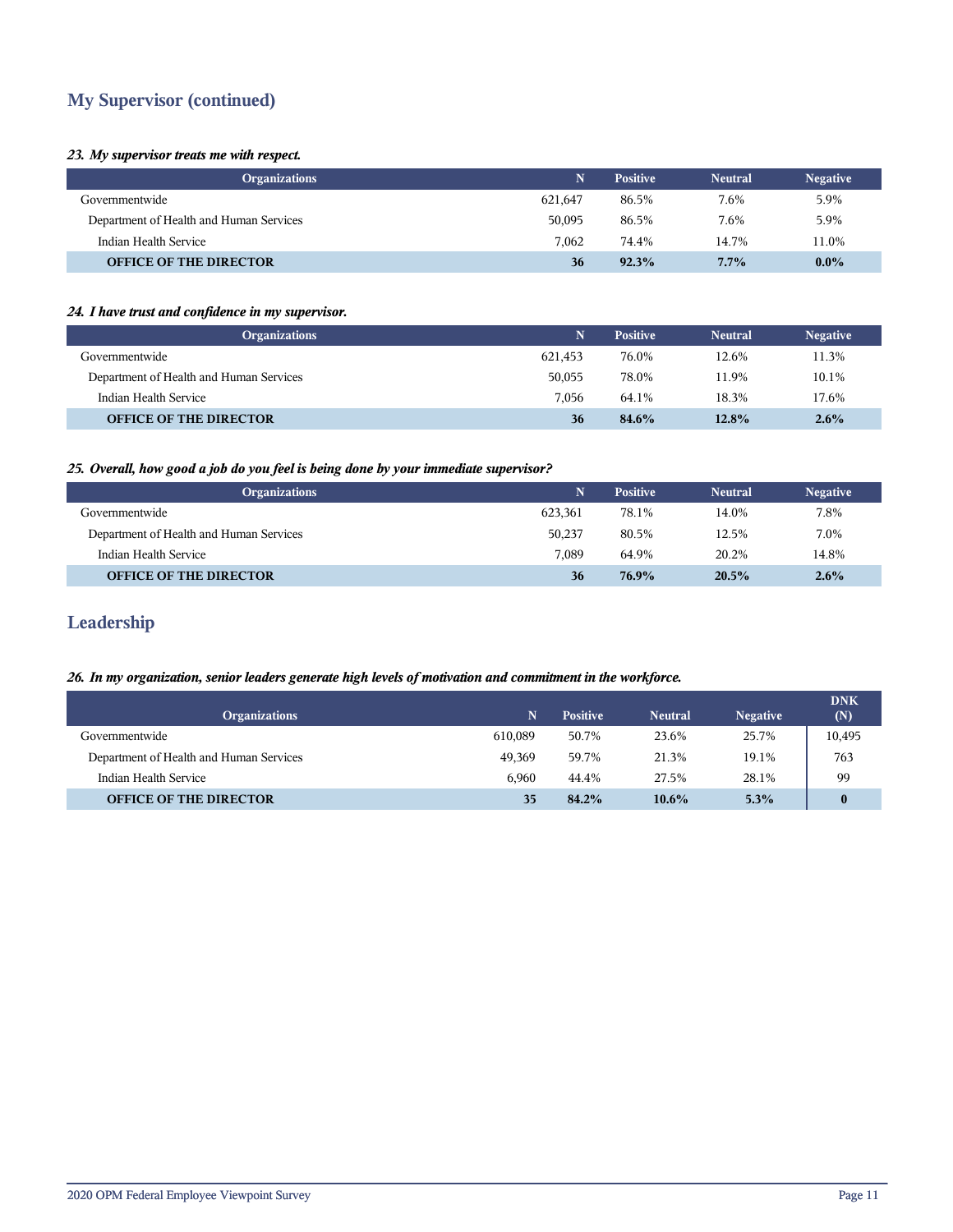## **Leadership (continued)**

*27. My organization's senior leaders maintain high standards of honesty and integrity.*

| <b>Organizations</b>                    |         | <b>Positive</b> | <b>Neutral</b> | <b>Negative</b> | <b>DNK</b><br>(N) |
|-----------------------------------------|---------|-----------------|----------------|-----------------|-------------------|
| Governmentwide                          | 589.211 | 61.0%           | 21.5%          | 17.5%           | 28,542            |
| Department of Health and Human Services | 47.938  | 65.2%           | 20.2%          | 14.6%           | .,988             |
| Indian Health Service                   | 6.819   | 49.6%           | 28.2%          | 22.3%           | 218               |
| <b>OFFICE OF THE DIRECTOR</b>           | 34      | 86.3%           | 8.3%           | 5.5%            |                   |

#### *28. Managers communicate the goals of the organization.*

| <b>Organizations</b>                    |         | <b>Positive</b> | <b>Neutral</b> | <b>Negative</b> | <b>DNK</b><br>(N) |
|-----------------------------------------|---------|-----------------|----------------|-----------------|-------------------|
| Governmentwide                          | 613,083 | 67.6%           | 17.3%          | 15.1%           | 5,087             |
| Department of Health and Human Services | 49.536  | 72.9%           | 15.5%          | 11.6%           | 405               |
| Indian Health Service                   | 6.925   | 53.6%           | 24.1%          | 22.2%           | 92                |
| <b>OFFICE OF THE DIRECTOR</b>           | 34      | 78.5%           | 16.2%          | $5.4\%$         | $\mathbf{0}$      |

#### *29. Managers promote communication among different work units (for example, about projects, goals, needed resources).*

| <b>Organizations</b>                    |         | <b>Positive</b> | <b>Neutral</b> | <b>Negative</b> | <b>DNK</b><br>(N) |
|-----------------------------------------|---------|-----------------|----------------|-----------------|-------------------|
| Governmentwide                          | 608.353 | 60.1%           | 19.8%          | 20.1%           | 11,890            |
| Department of Health and Human Services | 49,156  | 66.0%           | 18.0%          | 16.1%           | 904               |
| Indian Health Service                   | 6.932   | 47.2%           | 25.5%          | 27.3%           | 115               |
| <b>OFFICE OF THE DIRECTOR</b>           | 34      | 75.6%           | $19.0\%$       | 5.4%            |                   |

#### *30. Overall, how good a job do you feel is being done by the manager directly above your immediate supervisor?*

| <b>Organizations</b>                    |         | <b>Positive</b> | <b>Neutral</b> | <b>Negative</b> | <b>DNK</b><br>(N) |
|-----------------------------------------|---------|-----------------|----------------|-----------------|-------------------|
| Governmentwide                          | 584.531 | 66.8%           | 20.0%          | 13.2%           | 34,681            |
| Department of Health and Human Services | 47.547  | 71.7%           | 18.0%          | 10.2%           | 2,522             |
| Indian Health Service                   | 6.597   | 53.6%           | 27.2%          | 19.2%           | 450               |
| <b>OFFICE OF THE DIRECTOR</b>           | 34      | 78.3%           | 19.0%          | 2.7%            |                   |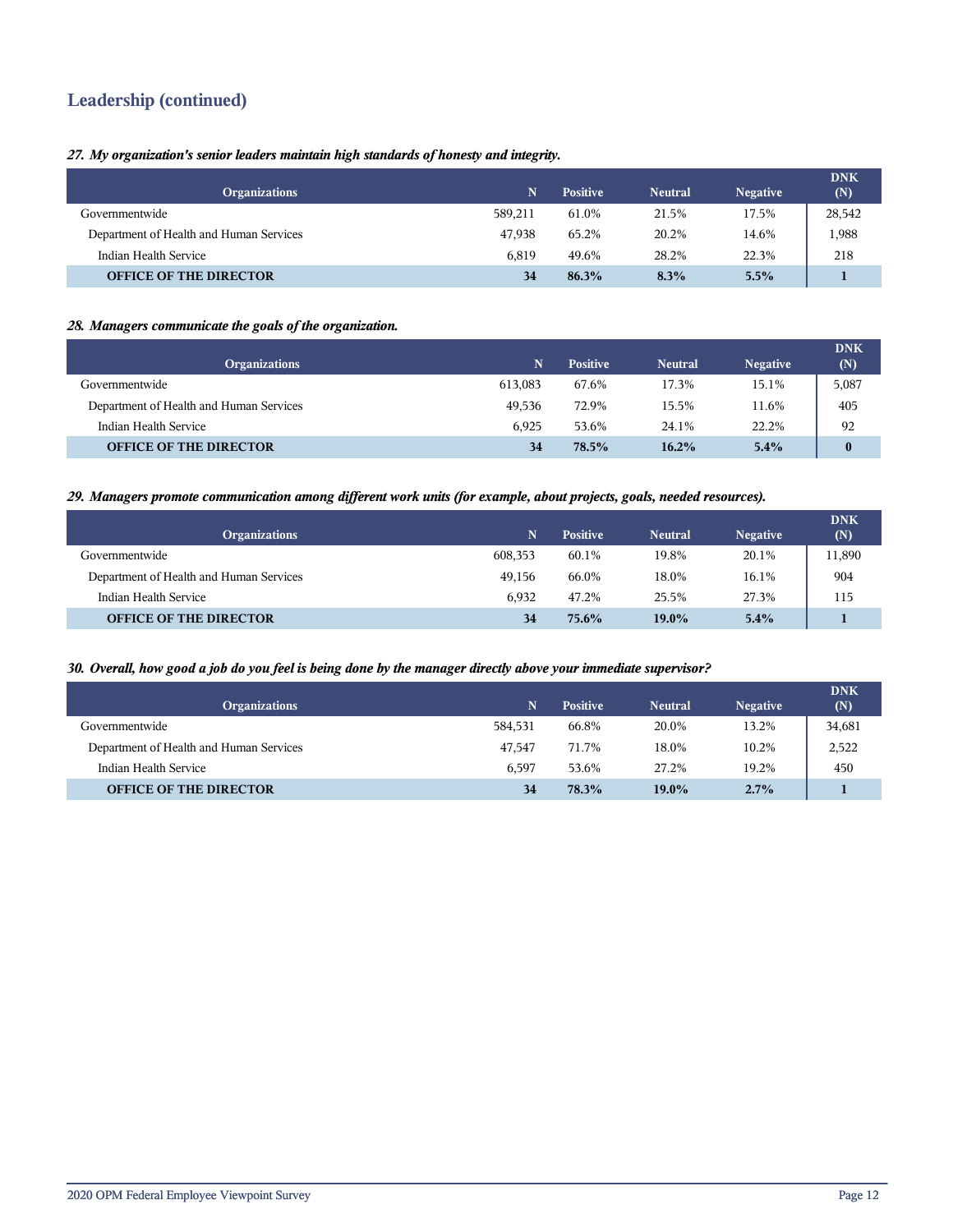## **Leadership (continued)**

#### *31. I have a high level of respect for my organization's senior leaders.*

| <b>Organizations</b>                    |         | <b>Positive</b> | <b>Neutral</b> | <b>Negative</b> | <b>DNK</b><br>(N) |
|-----------------------------------------|---------|-----------------|----------------|-----------------|-------------------|
| Governmentwide                          | 610.973 | 61.8%           | 21.2%          | 17.0%           | 8,107             |
| Department of Health and Human Services | 49.475  | 68.2%           | 18.6%          | 13.1%           | 582               |
| Indian Health Service                   | 6.898   | 57.5%           | 24.9%          | 17.6%           | 145               |
| <b>OFFICE OF THE DIRECTOR</b>           | 35      | 92.1%           | $5.3\%$        | $2.6\%$         | $\bf{0}$          |

#### *32. Senior leaders demonstrate support for Work-Life programs.*

| <b>Organizations</b>                    | N       | <b>Positive</b> | <b>Neutral</b> | <b>Negative</b> | <b>DNK</b><br>(N) |
|-----------------------------------------|---------|-----------------|----------------|-----------------|-------------------|
| Governmentwide                          | 574.976 | 64.2%           | 22.0%          | 13.8%           | 43,872            |
| Department of Health and Human Services | 47.236  | 72.8%           | 17.8%          | 9.4%            | 2,809             |
| Indian Health Service                   | 6.300   | 47.6%           | 33.3%          | 19.1%           | 735               |
| <b>OFFICE OF THE DIRECTOR</b>           | 34      | $91.9\%$        | 5.4%           | $2.7\%$         |                   |

## **My Satisfaction**

#### *33. How satisfied are you with your involvement in decisions that affect your work?*

| <b>Organizations</b>                    |         | <b>Positive</b> | <b>Neutral</b> | <b>Negative</b> |
|-----------------------------------------|---------|-----------------|----------------|-----------------|
| Governmentwide                          | 615.320 | 57.9%           | 21.8%          | 20.2%           |
| Department of Health and Human Services | 49.876  | 63.1%           | 20.5%          | 16.4%           |
| Indian Health Service                   | 7.004   | 52.5%           | 27.3%          | 20.3%           |
| <b>OFFICE OF THE DIRECTOR</b>           | 35      | $81.5\%$        | $10.6\%$       | 7.9%            |

#### *34. How satisfied are you with the information you receive from management on what's going on in your organization?*

| <b>Organizations</b>                    | N       | <b>Positive</b> | <b>Neutral</b> | <b>Negative</b> |
|-----------------------------------------|---------|-----------------|----------------|-----------------|
| Governmentwide                          | 613.053 | 57.8%           | 20.6%          | 21.6%           |
| Department of Health and Human Services | 49.702  | 64.3%           | 19.4%          | 16.3%           |
| Indian Health Service                   | 6.978   | 47.3%           | 27.3%          | 25.5%           |
| <b>OFFICE OF THE DIRECTOR</b>           | 35      | 81.5%           | 7.9%           | 10.5%           |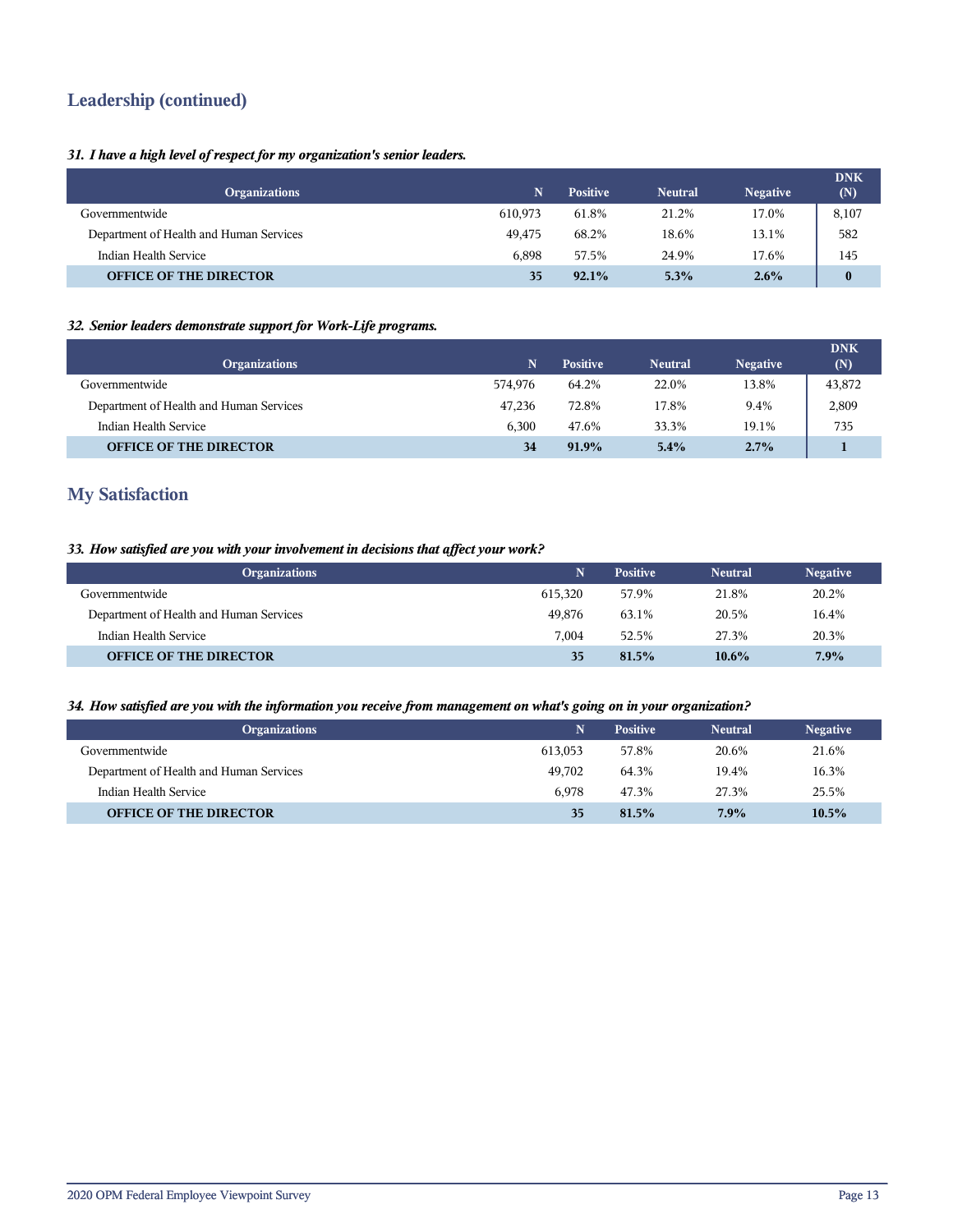## **My Satisfaction (continued)**

#### *35. How satisfied are you with the recognition you receive for doing a good job?*

| <b>Organizations</b>                    |         | <b>Positive</b> | <b>Neutral</b> | <b>Negative</b> |
|-----------------------------------------|---------|-----------------|----------------|-----------------|
| Governmentwide                          | 612.519 | 58.7%           | 21.0%          | 20.2%           |
| Department of Health and Human Services | 49.713  | 64.3%           | 19.5%          | 16.1%           |
| Indian Health Service                   | 6.971   | 45.0%           | 28.1%          | 26.9%           |
| <b>OFFICE OF THE DIRECTOR</b>           | 35      | 72.3%           | 14.5%          | 13.2%           |

#### *36. Considering everything, how satisfied are you with your job?*

| <b>Organizations</b>                    |         | <b>Positive</b> | <b>Neutral</b> | <b>Negative</b> |
|-----------------------------------------|---------|-----------------|----------------|-----------------|
| Governmentwide                          | 611.647 | 71.6%           | 15.4%          | 13.0%           |
| Department of Health and Human Services | 49.653  | 76.6%           | 13.9%          | 9.5%            |
| Indian Health Service                   | 6.962   | 70.5%           | 18.5%          | 11.0%           |
| <b>OFFICE OF THE DIRECTOR</b>           | 33      | 79.3%           | $15.2\%$       | 5.5%            |

#### *37. Considering everything, how satisfied are you with your pay?*

| <b>Organizations</b>                    | Ñ       | <b>Positive</b> | <b>Neutral</b> | <b>Negative</b> |
|-----------------------------------------|---------|-----------------|----------------|-----------------|
| Governmentwide                          | 614,373 | 67.0%           | 15.0%          | 18.0%           |
| Department of Health and Human Services | 49.813  | 69.8%           | 15.1%          | 15.1%           |
| Indian Health Service                   | 6.968   | 63.9%           | 18.5%          | 17.6%           |
| <b>OFFICE OF THE DIRECTOR</b>           | 35      | 77.6%           | 15.9%          | $6.6\%$         |

#### *38. Considering everything, how satisfied are you with your organization?*

| <b>Organizations</b>                    |         | <b>Positive</b> | <b>Neutral</b> | <b>Negative</b> |
|-----------------------------------------|---------|-----------------|----------------|-----------------|
| Governmentwide                          | 615.661 | 65.6%           | 18.9%          | 15.5%           |
| Department of Health and Human Services | 49.886  | 72.6%           | 16.7%          | 10.7%           |
| Indian Health Service                   | 7.008   | 60.4%           | 24.9%          | 14.7%           |
| <b>OFFICE OF THE DIRECTOR</b>           | 35      | 84.2%           | 13.2%          | 2.6%            |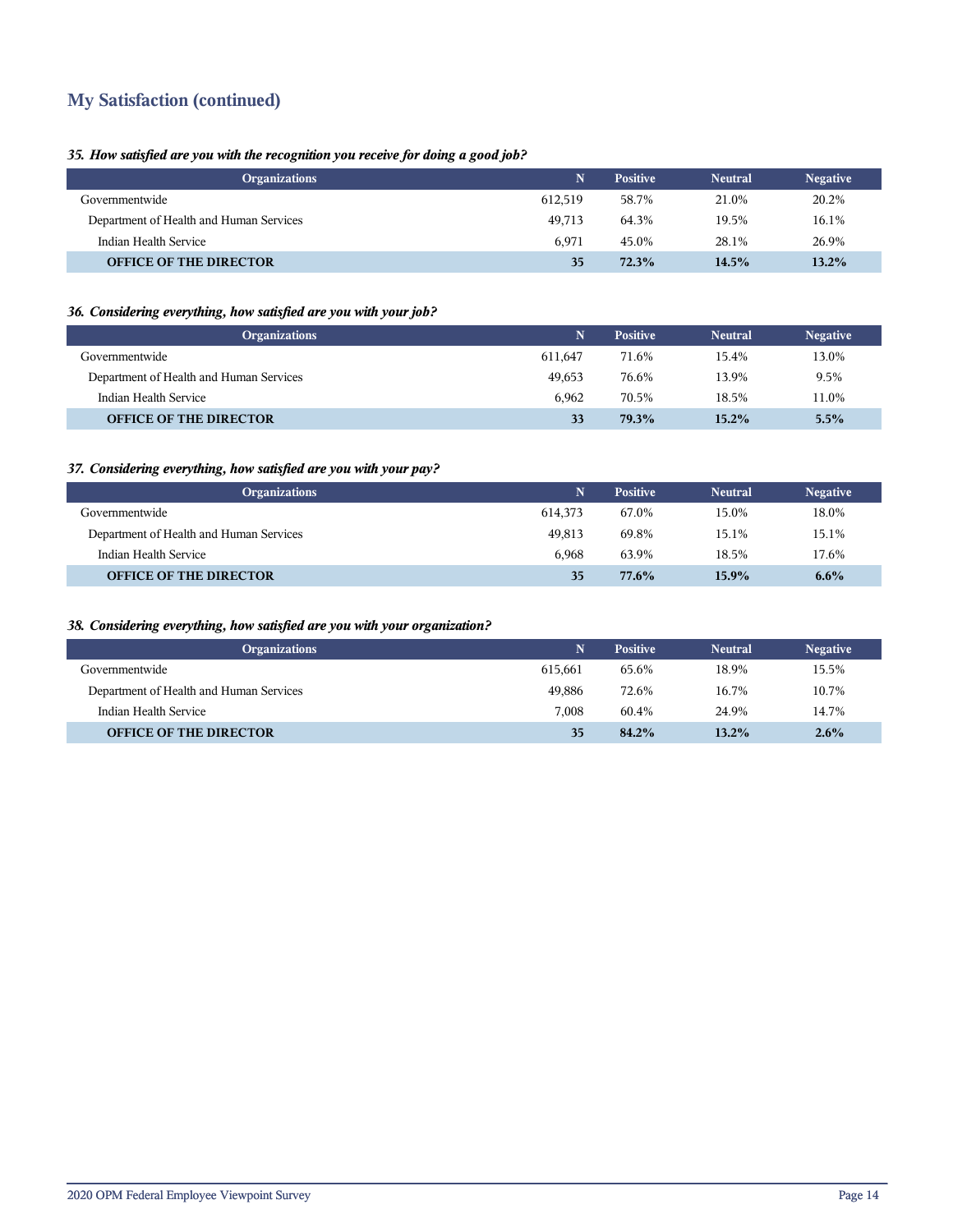### **Telework**

#### *40A. Please select the response that BEST describes your teleworking schedule (1) BEFORE the COVID-19 pandemic.*

|                                         |          | <b>Telework</b>                    |                                 |                        |                                             |                          |  |  |
|-----------------------------------------|----------|------------------------------------|---------------------------------|------------------------|---------------------------------------------|--------------------------|--|--|
| <b>Organizations</b>                    | <b>N</b> | <b>Every</b><br>Work<br><b>Day</b> | 3-4 Days<br>Per.<br><b>Week</b> | $1-2$ Days<br>Per Week | <b>Only 1-2</b><br>Days Per<br><b>Month</b> | <b>Very Infrequently</b> |  |  |
| Governmentwide                          | 606,230  | 3.2%                               | 5.3%                            | 15.5%                  | 5.0%                                        | 12.8%                    |  |  |
| Department of Health and Human Services | 49.449   | 4.8%                               | 8.8%                            | 37.4%                  | 5.7%                                        | 11.6%                    |  |  |
| Indian Health Service                   | 6,817    | 3.2%                               | 1.2%                            | 2.5%                   | 0.5%                                        | 3.1%                     |  |  |
| <b>OFFICE OF THE DIRECTOR</b>           | 35       | 4.1%                               | 5.3%                            | 21.2%                  | $2.6\%$                                     | 25.7%                    |  |  |

#### *40A. Please select the response that BEST describes your teleworking schedule (1) BEFORE the COVID-19 pandemic. (continued)*

|                                         | Do Not Telework |                                                |                                   |                                    |                                         |  |  |
|-----------------------------------------|-----------------|------------------------------------------------|-----------------------------------|------------------------------------|-----------------------------------------|--|--|
| <b>Organizations</b>                    | N               | <b>Must Be</b><br>Physically<br><b>Present</b> | <b>Technical</b><br><b>Issues</b> | <b>Not Approved</b><br>to Telework | <b>Choose Not to</b><br><b>Telework</b> |  |  |
| Governmentwide                          | 606,230         | 23.7%                                          | 3.4%                              | 19.1%                              | 11.8%                                   |  |  |
| Department of Health and Human Services | 49.449          | 13.1%                                          | 1.7%                              | 7.6%                               | 9.3%                                    |  |  |
| Indian Health Service                   | 6,817           | 48.8%                                          | 5.8%                              | 22.0%                              | 12.9%                                   |  |  |
| <b>OFFICE OF THE DIRECTOR</b>           | 35              | 3.9%                                           | 2.6%                              | $13.2\%$                           | 21.3%                                   |  |  |

#### *40B. Please select the response that BEST describes your teleworking schedule (2) DURING the PEAK of the pandemic.*

|                                         |         | <b>Telework</b>            |                           |                            |                                        |                          |  |  |
|-----------------------------------------|---------|----------------------------|---------------------------|----------------------------|----------------------------------------|--------------------------|--|--|
| <b>Organizations</b>                    |         | <b>Every</b><br>N Work Day | $3-4$ Days<br>Per<br>Week | $1-2$ Days<br>Per.<br>Week | Only $1-2$<br>Days Per<br><b>Month</b> | <b>Very Infrequently</b> |  |  |
| Governmentwide                          | 608,111 | 59.0%                      | 9.5%                      | 5.2%                       | 1.0%                                   | 3.3%                     |  |  |
| Department of Health and Human Services | 49.362  | 75.3%                      | 4.8%                      | 2.5%                       | 0.5%                                   | 1.7%                     |  |  |
| Indian Health Service                   | 6.855   | 18.3%                      | 4.8%                      | 3.3%                       | 1.0%                                   | 4.0%                     |  |  |
| <b>OFFICE OF THE DIRECTOR</b>           | 35      | 88.2%                      | 2.7%                      | $0.0\%$                    | $0.0\%$                                | 9.1%                     |  |  |

#### *40B. Please select the response that BEST describes your teleworking schedule (2) DURING the PEAK of the pandemic. (continued)*

|                                         |         | Do Not Telework                                |                                   |                                    |                                         |  |  |
|-----------------------------------------|---------|------------------------------------------------|-----------------------------------|------------------------------------|-----------------------------------------|--|--|
| <b>Organizations</b>                    | N.      | <b>Must Be</b><br>Physically<br><b>Present</b> | <b>Technical</b><br><b>Issues</b> | <b>Not Approved</b><br>to Telework | <b>Choose Not to</b><br><b>Telework</b> |  |  |
| Governmentwide                          | 608,111 | 16.0%                                          | 1.6%                              | 2.2%                               | 2.2%                                    |  |  |
| Department of Health and Human Services | 49,362  | 9.7%                                           | 1.3%                              | 2.2%                               | 2.0%                                    |  |  |
| Indian Health Service                   | 6.855   | 43.6%                                          | 5.9%                              | 10.6%                              | 8.6%                                    |  |  |
| <b>OFFICE OF THE DIRECTOR</b>           | 35      | $0.0\%$                                        | $0.0\%$                           | $0.0\%$                            | $0.0\%$                                 |  |  |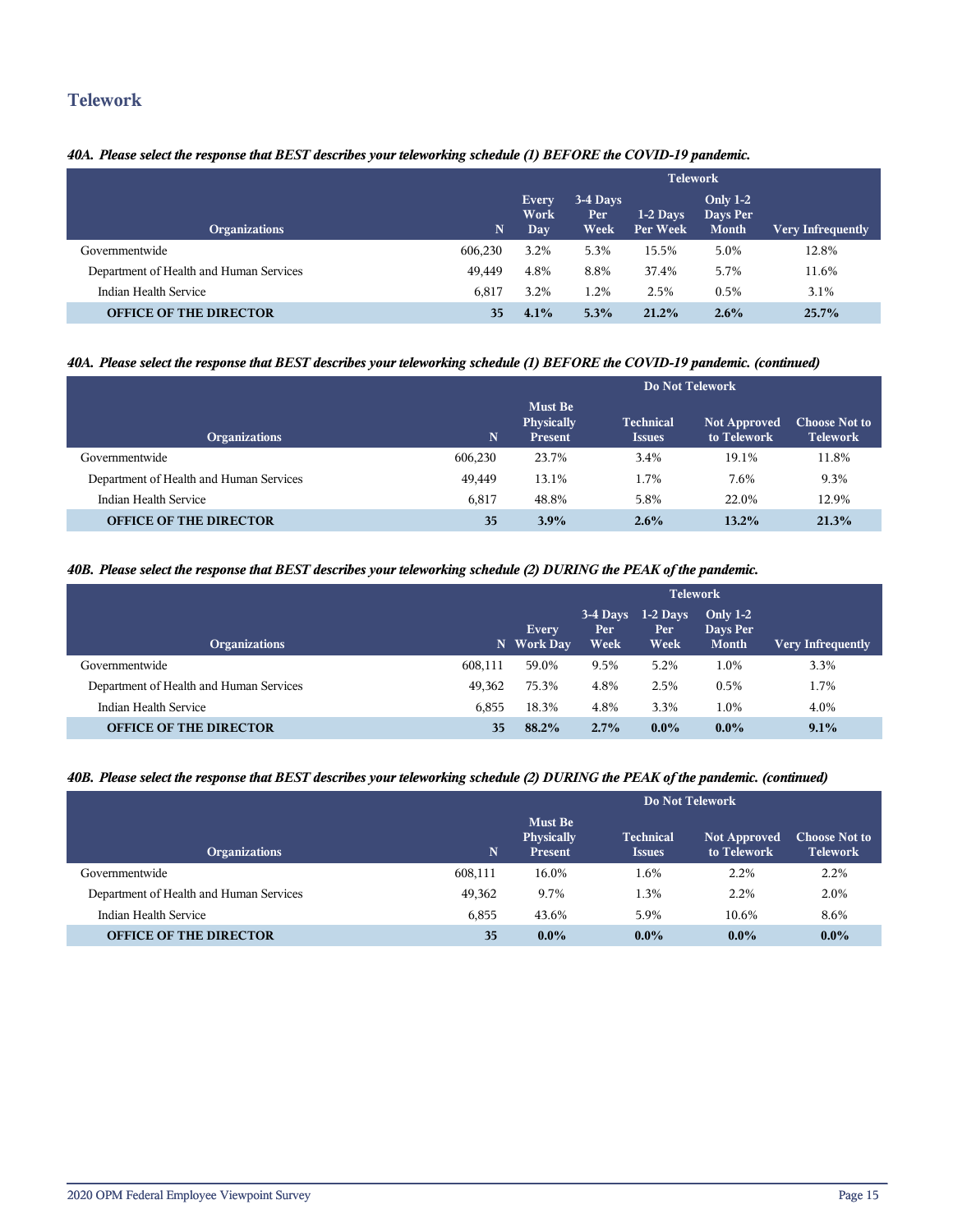## **Telework (continued)**

#### *40C. Please select the response that BEST describes your teleworking schedule (3) AS OF the date you responded to this survey.*

|                                         |         | <b>Telework</b>              |          |                            |                                             |                          |  |
|-----------------------------------------|---------|------------------------------|----------|----------------------------|---------------------------------------------|--------------------------|--|
| <b>Organizations</b>                    |         | Every<br>N Work Day Per Week | 3-4 Days | $1-2$ Days<br>Per:<br>Week | <b>Only 1-2</b><br>Days Per<br><b>Month</b> | <b>Very Infrequently</b> |  |
| Governmentwide                          | 604.562 | 47.3%                        | 11.6%    | 8.0%                       | 1.7%                                        | 3.9%                     |  |
| Department of Health and Human Services | 49.303  | 69.8%                        | 7.3%     | 4.1%                       | 0.8%                                        | 1.8%                     |  |
| Indian Health Service                   | 6.783   | 15.6%                        | 4.4%     | 3.4%                       | 1.0%                                        | 3.3%                     |  |
| <b>OFFICE OF THE DIRECTOR</b>           | 35      | 70.4%                        | 8.5%     | 5.3%                       | $0.0\%$                                     | 5.3%                     |  |

#### *40C. Please select the response that BEST describes your teleworking schedule (3) AS OF the date you responded to this survey. (continued)*

|                                         |         | Do Not Telework                         |                                   |                                    |                                         |  |  |  |
|-----------------------------------------|---------|-----------------------------------------|-----------------------------------|------------------------------------|-----------------------------------------|--|--|--|
| <b>Organizations</b>                    | N.      | Must Be<br>Physically<br><b>Present</b> | <b>Technical</b><br><b>Issues</b> | <b>Not Approved</b><br>to Telework | <b>Choose Not to</b><br><b>Telework</b> |  |  |  |
| Governmentwide                          | 604,562 | 18.3%                                   | 1.7%                              | 3.9%                               | 3.5%                                    |  |  |  |
| Department of Health and Human Services | 49,303  | 10.3%                                   | 1.3%                              | 2.2%                               | 2.4%                                    |  |  |  |
| Indian Health Service                   | 6.783   | 45.5%                                   | 5.7%                              | 11.0%                              | 10.0%                                   |  |  |  |
| <b>OFFICE OF THE DIRECTOR</b>           | 35      | $0.0\%$                                 | $0.0\%$                           | $0.0\%$                            | 10.5%                                   |  |  |  |

## **Work-Life**

#### *58. How satisfied are you with the Telework program in your agency?*

| <b>Organizations</b>                    |         | <b>Positive</b> | <b>Neutral</b> | <b>Negative</b> | <b>Choose Not to</b><br>Participate<br>(N) | <b>Not</b><br>Available to<br>Me<br>(N) | Unaware of<br>Program<br>(N) |
|-----------------------------------------|---------|-----------------|----------------|-----------------|--------------------------------------------|-----------------------------------------|------------------------------|
| Governmentwide                          | 512.728 | 78.4%           | 11.5%          | 10.1%           | 9,996                                      | 70,318                                  | 5,155                        |
| Department of Health and Human Services | 44,721  | 87.7%           | 7.1%           | 5.2%            | 678                                        | 3,281                                   | 319                          |
| Indian Health Service                   | 3.309   | 60.8%           | 25.6%          | 13.6%           | 396                                        | 2.764                                   | 267                          |
| <b>OFFICE OF THE DIRECTOR</b>           | 34      | 93.2%           | 2.7%           | $4.0\%$         | 0                                          | $\bf{0}$                                | $\bf{0}$                     |

#### *59. Which of the following Work-Life programs have you participated in or used at your agency within the last 12 months? (Mark all that apply)*

| <b>Organizations</b>                    | N       | <b>Alternative</b><br>Work<br><b>Schedules</b> | Health and<br><b>Wellness</b><br><b>Programs</b> | Employee<br>Assistance<br>Program - EAP | <b>Child Care</b><br><b>Programs</b> | Elder Care<br><b>Programs</b> | <b>None</b><br><b>Listed</b> |
|-----------------------------------------|---------|------------------------------------------------|--------------------------------------------------|-----------------------------------------|--------------------------------------|-------------------------------|------------------------------|
| Governmentwide                          | 594.723 | 48.8%                                          | 18.9%                                            | 5.6%                                    | 2.8%                                 | 0.5%                          | 41.6%                        |
| Department of Health and Human Services | 48.694  | 40.9%                                          | 30.4%                                            | 7.1%                                    | 3.5%                                 | 1.2%                          | 40.3%                        |
| Indian Health Service                   | 6.700   | 26.8%                                          | 29.5%                                            | 5.3%                                    | 0.8%                                 | 0.5%                          | 52.0%                        |
| <b>OFFICE OF THE DIRECTOR</b>           | 35      | 14.5%                                          | $30.2\%$                                         | 5.3%                                    | $0.0\%$                              | 2.6%                          | 60.5%                        |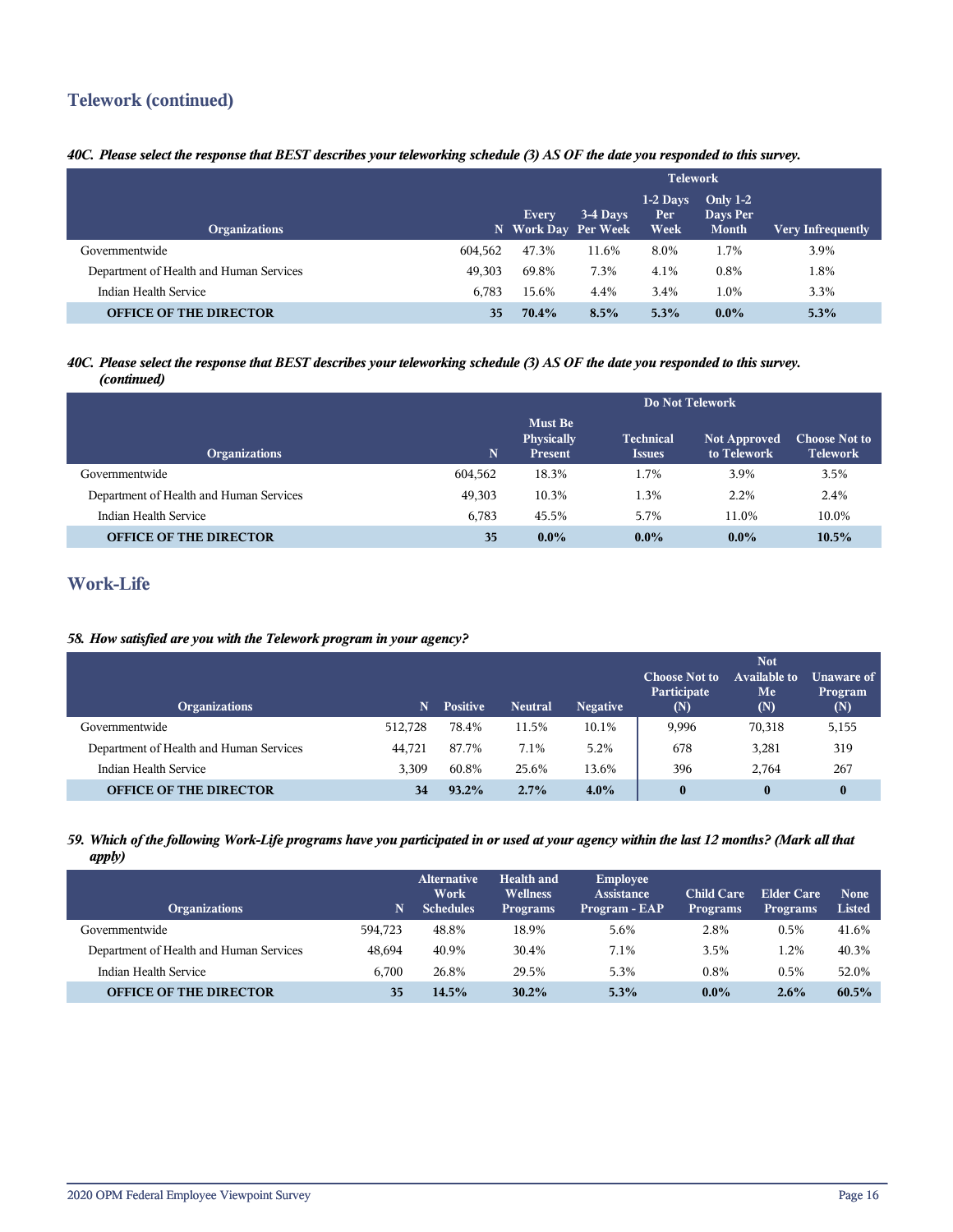## **Work-Life (continued)**

*60. How satisfied are you with the following Work-Life programs in your agency? Alternative Work Schedules (for example, compressed work schedule, flexible work schedule)*

| <b>Organizations</b>                    | N       | <b>Positive</b> | <b>Neutral</b> | <b>Negative</b> | <b>Choose Not to</b><br>Participate<br>(N) | <b>Not</b><br><b>Available to</b><br>Me<br>(N) | Unaware of<br><b>Programs</b><br>(N) |
|-----------------------------------------|---------|-----------------|----------------|-----------------|--------------------------------------------|------------------------------------------------|--------------------------------------|
| Governmentwide                          | 420,768 | 82.5%           | 12.1%          | 5.4%            | 92,389                                     | 67,807                                         | 14,558                               |
| Department of Health and Human Services | 30.784  | 83.8%           | 12.1%          | 4.1%            | 11,534                                     | 5,095                                          | 1,326                                |
| Indian Health Service                   | 3.562   | 63.6%           | 25.6%          | 10.8%           | 608                                        | 2,066                                          | 468                                  |
| <b>OFFICE OF THE DIRECTOR</b>           |         | 63.7%           | 28.0%          | 8.3%            | 13                                         |                                                | 2                                    |

*61. How satisfied are you with the following Work-Life programs in your agency? Health and Wellness Programs (for example, onsite exercise, flu vaccination, medical screening, CPR training, health and wellness fair)*

| <b>Organizations</b>                    | N       | <b>Positive</b> | <b>Neutral</b> | <b>Negative</b> | <b>Choose Not to</b><br>Participate<br>(N) | <b>Not</b><br>Available to<br>Me<br>(N) | Unaware of<br><b>Programs</b><br>(N) |
|-----------------------------------------|---------|-----------------|----------------|-----------------|--------------------------------------------|-----------------------------------------|--------------------------------------|
| Governmentwide                          | 366.652 | 63.8%           | 27.1%          | 9.1%            | 125,421                                    | 54,613                                  | 44,877                               |
| Department of Health and Human Services | 35.765  | 80.4%           | 16.1%          | 3.4%            | 9.437                                      | 1,684                                   | 1,539                                |
| Indian Health Service                   | 5.399   | 68.3%           | 25.0%          | 6.7%            | 399                                        | 500                                     | 359                                  |
| <b>OFFICE OF THE DIRECTOR</b>           | 24      | 76.0%           | 24.0%          | $0.0\%$         | 7                                          |                                         |                                      |

*62. How satisfied are you with the following Work-Life programs in your agency? Employee Assistance Program - EAP (for example, short-term counseling, referral services, legal services, education services)*

| <b>Organizations</b>                    | N       | <b>Positive</b> | <b>Neutral</b> | <b>Negative</b> | <b>Choose Not to</b><br>Participate<br>(N) | <b>Not</b><br>Available to<br>Me<br>(N) | Unaware of<br><b>Programs</b><br>(N) |
|-----------------------------------------|---------|-----------------|----------------|-----------------|--------------------------------------------|-----------------------------------------|--------------------------------------|
| Governmentwide                          | 270.883 | 51.1%           | 42.7%          | 6.3%            | 266,695                                    | 13,796                                  | 42,632                               |
| Department of Health and Human Services | 21.027  | 58.5%           | 36.6%          | 4.9%            | 23,962                                     | 711                                     | 2,846                                |
| Indian Health Service                   | 3.645   | 45.2%           | 47.7%          | 7.1%            | 2.004                                      | 346                                     | 708                                  |
| <b>OFFICE OF THE DIRECTOR</b>           | 15      | 52.4%           | 47.6%          | $0.0\%$         | 18                                         | $\bf{0}$                                |                                      |

*63. How satisfied are you with the following Work-Life programs in your agency? Child Care Programs (for example, child care center, parenting classes and support groups, back-up care, subsidy, flexible spending account)*

| <b>Organizations</b>                    | N       | <b>Positive</b> | <b>Neutral</b> | <b>Negative</b> | <b>Choose Not to</b><br>Participate<br>(N) | <b>Not</b><br><b>Available to</b><br>Me<br>(N) | Unaware of<br><b>Programs</b><br>(N) |
|-----------------------------------------|---------|-----------------|----------------|-----------------|--------------------------------------------|------------------------------------------------|--------------------------------------|
| Governmentwide                          | 174.140 | 36.9%           | 55.6%          | 7.5%            | 300,375                                    | 55,448                                         | 63,609                               |
| Department of Health and Human Services | 13.821  | 46.2%           | 47.8%          | 5.9%            | 27,328                                     | 3,402                                          | 3,934                                |
| Indian Health Service                   | 2.057   | 28.1%           | 61.8%          | 10.1%           | 1.813                                      | 1,430                                          | 1,396                                |
| <b>OFFICE OF THE DIRECTOR</b>           | q       | 32.5%           | $56.6\%$       | $10.9\%$        | 19                                         | $\overline{\mathbf{4}}$                        |                                      |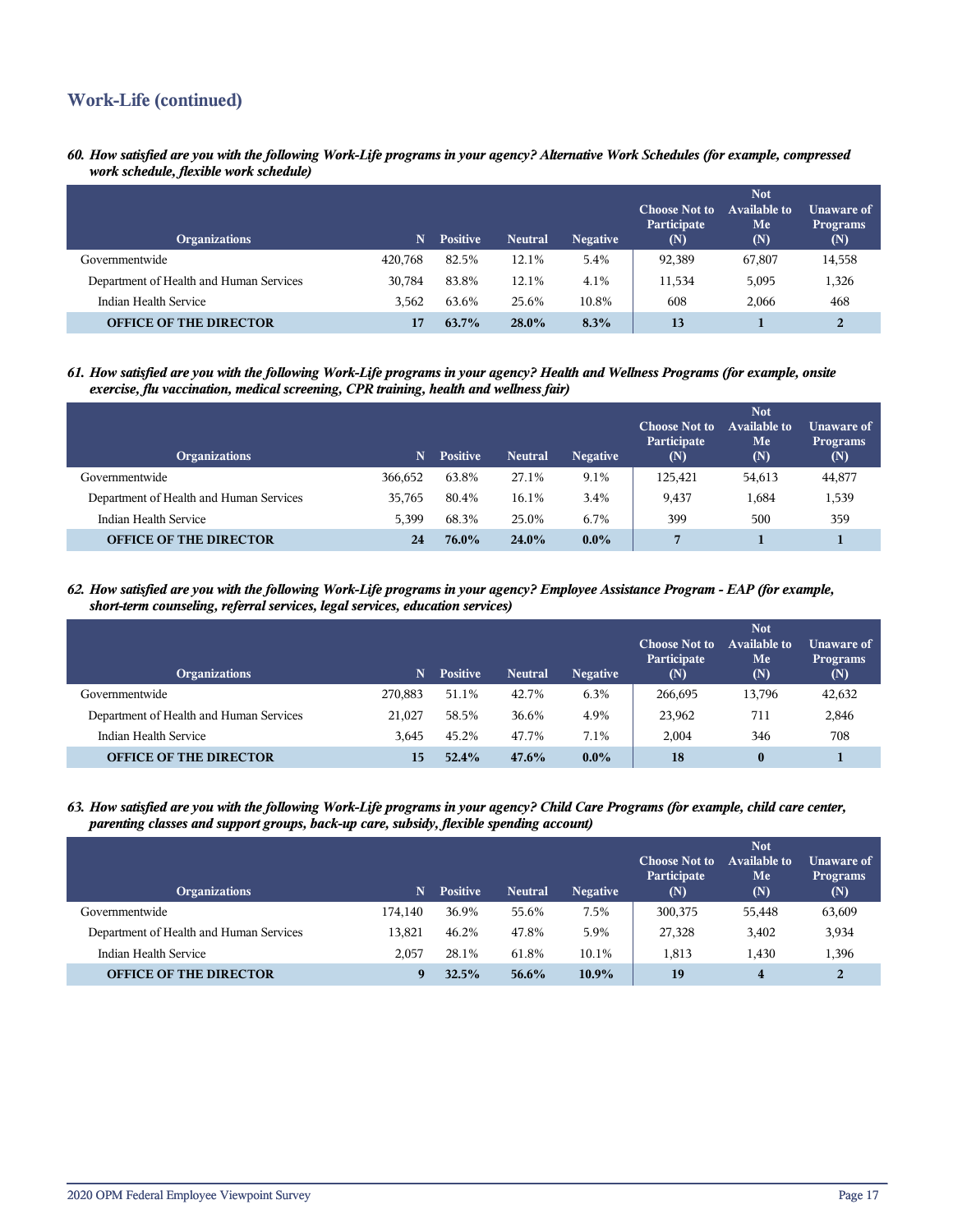## **Work-Life (continued)**

*64. How satisfied are you with the following Work-Life programs in your agency? Elder Care Programs (for example, elder/adult care, support groups, resources)*

| <b>Organizations</b>                    | N       | <b>Positive</b> | <b>Neutral</b> | <b>Negative</b> | <b>Choose Not to</b><br>Participate<br>(N) | <b>Not</b><br>Available to<br>Me<br>(N) | Unaware of<br><b>Programs</b><br>(N) |
|-----------------------------------------|---------|-----------------|----------------|-----------------|--------------------------------------------|-----------------------------------------|--------------------------------------|
| Governmentwide                          | 140.850 | 28.5%           | 66.2%          | 5.3%            | 298,503                                    | 49,768                                  | 101,189                              |
| Department of Health and Human Services | 11.116  | 38.8%           | 57.2%          | 4.0%            | 27,995                                     | 2,909                                   | 6,319                                |
| Indian Health Service                   | 1.956   | 26.6%           | 64.6%          | 8.8%            | 1,761                                      | .290                                    | 1,659                                |
| <b>OFFICE OF THE DIRECTOR</b>           | 10      | 29.3%           | 70.7%          | $0.0\%$         | 16                                         |                                         | 5                                    |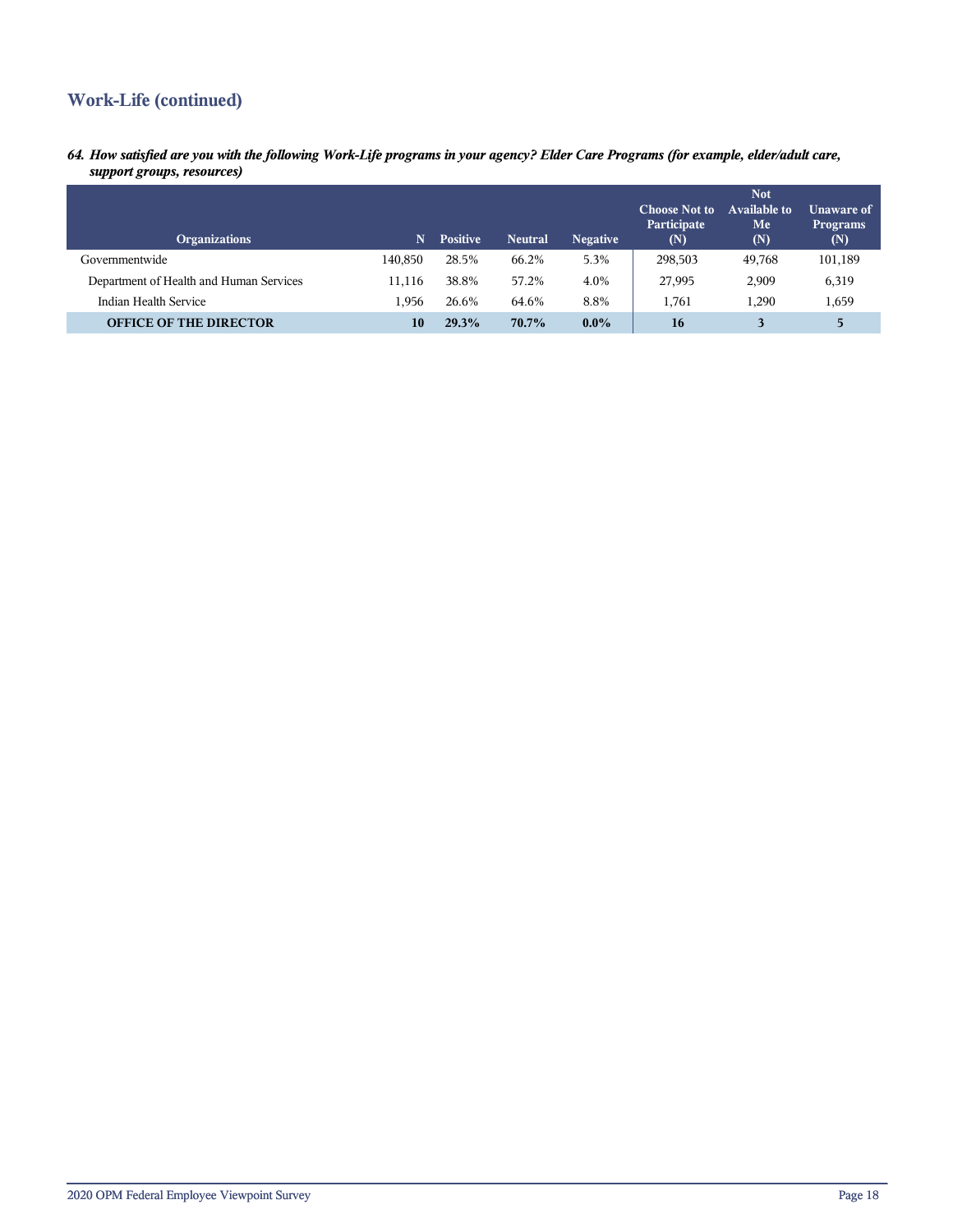## **My Employment Demographics**

#### *Where do you work?*

| <b>Response</b>                                    | $\frac{0}{0}$ |
|----------------------------------------------------|---------------|
| Headquarters                                       | 97.1%         |
| Field                                              | 2.9%          |
| Full-time telework (e.g., home office, telecenter) | $0.0\%$       |

#### *What is your supervisory status?*

| <b>Response</b> |       |  |  |  |  |
|-----------------|-------|--|--|--|--|
| Senior Leader   | 25.7% |  |  |  |  |
| Manager         | 2.9%  |  |  |  |  |
| Supervisor      | 17.1% |  |  |  |  |
| Team Leader     | 2.9%  |  |  |  |  |
| Non-Supervisor  | 51.4% |  |  |  |  |
|                 |       |  |  |  |  |

#### *What is your pay category/grade?*

| <b>Response</b>                                      | $\frac{0}{0}$ |
|------------------------------------------------------|---------------|
| Federal Wage System                                  | $0.0\%$       |
| GS 1-6                                               | $0.0\%$       |
| GS 7-12                                              | 17.1%         |
| GS 13-15                                             | 60.0%         |
| Senior Executive Service                             | 20.0%         |
| Senior Level (SL) or Scientific or Professional (ST) | $0.0\%$       |
| Other                                                | 2.9%          |

#### *What is your US military service status?*

| Response                                |         |  |  |  |  |
|-----------------------------------------|---------|--|--|--|--|
| No Prior Military Service               | 82.9%   |  |  |  |  |
| Currently in National Guard or Reserves | $0.0\%$ |  |  |  |  |
| Retired                                 | $0.0\%$ |  |  |  |  |
| Separated or Discharged                 | 17.1%   |  |  |  |  |

Note: Percentages for demographic questions are unweighted.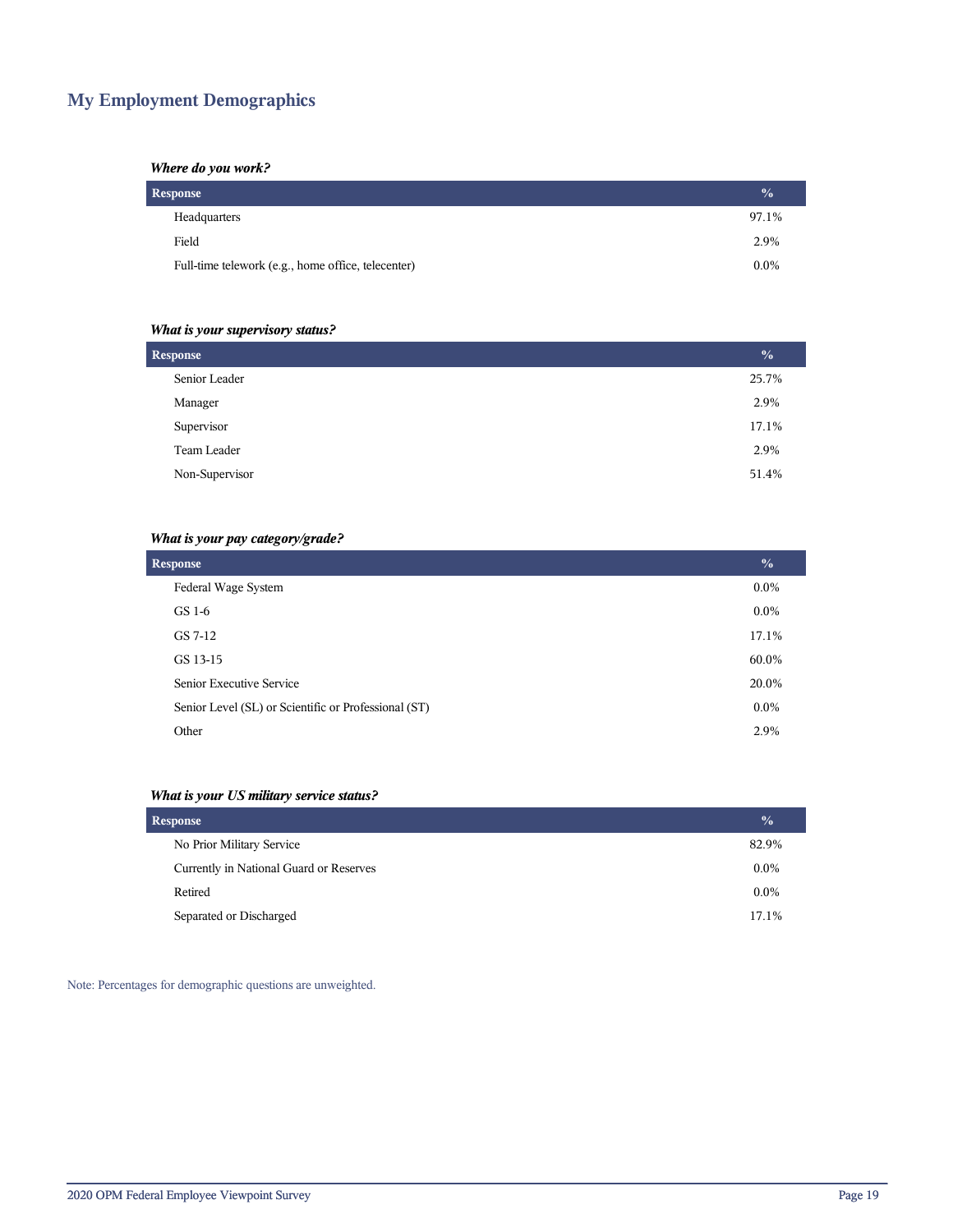## **My Employment Demographics (continued)**

#### *Are you:*

| <b>Response</b>                                                                                                                              | $\frac{6}{9}$ |
|----------------------------------------------------------------------------------------------------------------------------------------------|---------------|
| The spouse of a current active duty service member of the U.S. Armed Forces                                                                  | $0.0\%$       |
| The spouse of a service member who retired or separated from active duty in the U.S. Armed Forces with a<br>disability rating of 100 percent | 8.6%          |
| The widow(er) of a service member killed while on active duty in the U.S. Armed Forces                                                       | $0.0\%$       |
| None of the categories listed                                                                                                                | 914%          |

#### *Have you been hired under the Military Spouse Non-Competitive Hiring Authority?*

| Response       |                                                                                                               |  |          |          |  | $\frac{0}{0}$ |
|----------------|---------------------------------------------------------------------------------------------------------------|--|----------|----------|--|---------------|
| Yes            |                                                                                                               |  |          |          |  | $0.0\%$       |
| N <sub>0</sub> |                                                                                                               |  |          |          |  | 100.0%        |
|                | restricted to the contract of the contract of the contract of the contract of the contract of the contract of |  | $\cdots$ | $\cdots$ |  |               |

*Note: If the response to the previous question on if you are a military spouse was "None of the categories listed," this item was skipped.*

#### *How long have you been with the Federal Government (excluding military service)?*

| <b>Response</b>    |         |  |  |  |  |
|--------------------|---------|--|--|--|--|
| Less than 1 year   | $0.0\%$ |  |  |  |  |
| 1 to 3 years       | 5.7%    |  |  |  |  |
| 4 to 5 years       | 8.6%    |  |  |  |  |
| 6 to 10 years      | 14.3%   |  |  |  |  |
| 11 to 14 years     | 5.7%    |  |  |  |  |
| 15 to 20 years     | 31.4%   |  |  |  |  |
| More than 20 years | 34.3%   |  |  |  |  |

#### *How long have you been with your current agency (for example, Department of Justice, Environmental Protection Agency)?*

| <b>Response</b>    | $\frac{0}{0}$ |
|--------------------|---------------|
| Less than 1 year   | $0.0\%$       |
| 1 to 3 years       | 11.4%         |
| 4 to 5 years       | 20.0%         |
| 6 to 10 years      | 20.0%         |
| 11 to 14 years     | 14.3%         |
| 15 to 20 years     | 14.3%         |
| More than 20 years | 20.0%         |

Note: Percentages for demographic questions are unweighted.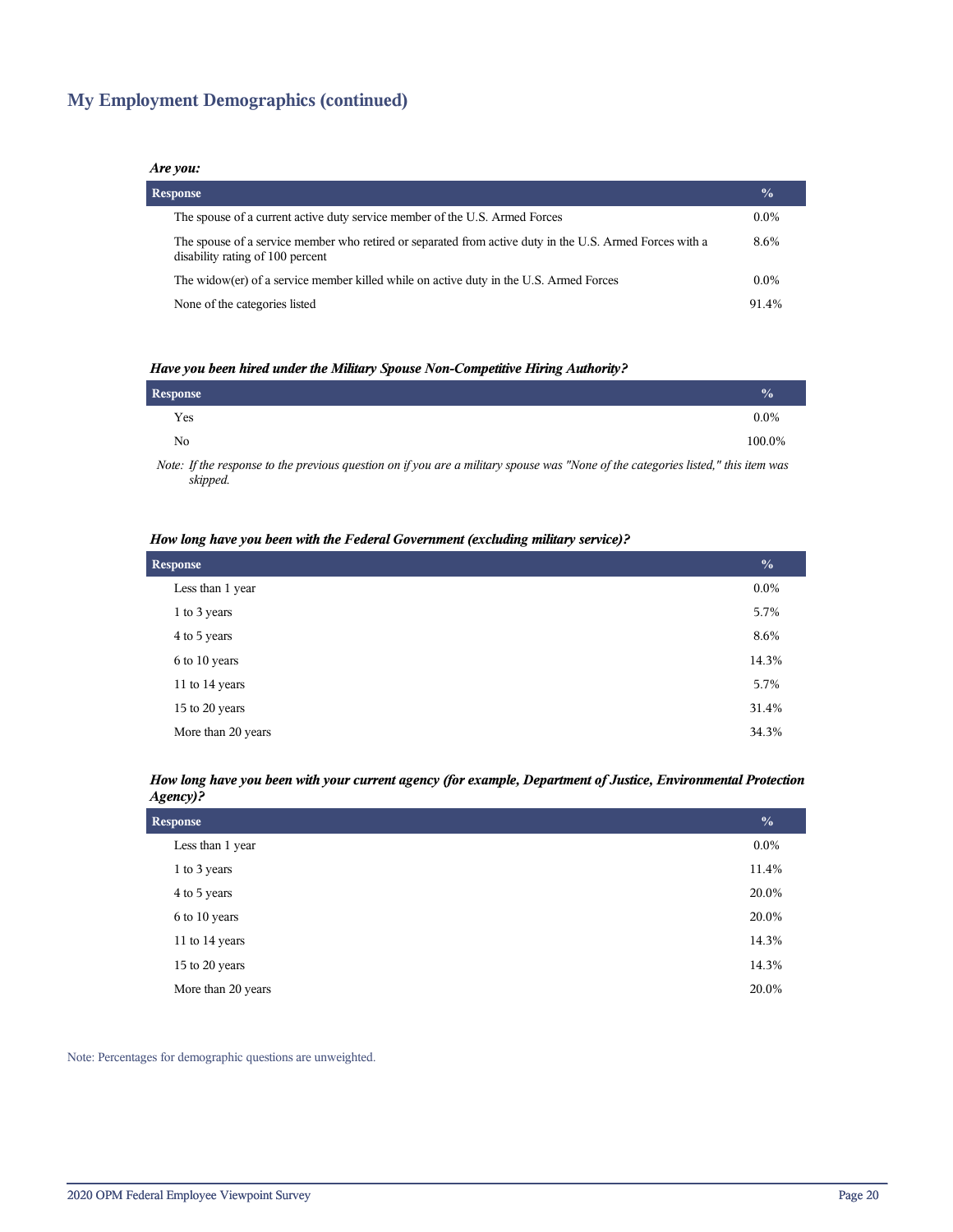## **My Employment Demographics (continued)**

#### *Are you considering leaving your organization within the next year, and if so, why?*

| <b>Response</b>                                         | <b>Before the</b><br>COVID-19<br>pandemic<br>$\frac{0}{0}$ | Today<br>$\frac{0}{0}$ |
|---------------------------------------------------------|------------------------------------------------------------|------------------------|
| No.                                                     | 77.1%                                                      | 74.3%                  |
| Yes, to retire                                          | 5.7%                                                       | 5.7%                   |
| Yes, to take another job within the Federal Government  | 17.1%                                                      | 20.0%                  |
| Yes, to take another job outside the Federal Government | $0.0\%$                                                    | $0.0\%$                |
| Yes, other                                              | $0.0\%$                                                    | $0.0\%$                |

#### *Has your intention to leave your organization within the next year changed because of the COVID-19 pandemic?*

| <b>Response</b> | $\sqrt{0}$ |
|-----------------|------------|
| Yes             | 66.7%      |
| N <sub>0</sub>  | 33.3%      |

*Note: If the response to your considering leaving your organization did not differ between "Before the COVID-19 Pandemic" and "Today," this item was skipped.*

#### *I am planning to retire:*

| <b>Response</b>   | <b>Before the</b><br>COVID-19<br>pandemic<br>$\frac{0}{0}$ | Today<br>$\frac{0}{0}$ |
|-------------------|------------------------------------------------------------|------------------------|
| Less than 1 year  | 2.9%                                                       | $0.0\%$                |
| 1 year            | 2.9%                                                       | 5.9%                   |
| 2 years           | $0.0\%$                                                    | $0.0\%$                |
| 3 years           | $0.0\%$                                                    | 2.9%                   |
| 4 years           | 5.7%                                                       | 8.8%                   |
| 5 years           | 11.4%                                                      | 14.7%                  |
| More than 5 years | 77.1%                                                      | 67.6%                  |
|                   |                                                            |                        |

#### *Has your retirement plan changed because of the COVID-19 pandemic?*

| <b>Response</b> |                                                                                                                                                                                                                                                                                                                   |  |  |  |  |  | $\frac{0}{0}$ |  |
|-----------------|-------------------------------------------------------------------------------------------------------------------------------------------------------------------------------------------------------------------------------------------------------------------------------------------------------------------|--|--|--|--|--|---------------|--|
| Yes             |                                                                                                                                                                                                                                                                                                                   |  |  |  |  |  | 40.0%         |  |
| No              |                                                                                                                                                                                                                                                                                                                   |  |  |  |  |  | 60.0%         |  |
| $\mathbf{v}$    | $\mathcal{L}$ and $\mathcal{L}$ and $\mathcal{L}$ and $\mathcal{L}$ are $\mathcal{L}$ and $\mathcal{L}$ and $\mathcal{L}$ and $\mathcal{L}$ and $\mathcal{L}$ and $\mathcal{L}$ and $\mathcal{L}$ and $\mathcal{L}$ and $\mathcal{L}$ and $\mathcal{L}$ and $\mathcal{L}$ and $\mathcal{L}$ and $\mathcal{L}$ and |  |  |  |  |  |               |  |

*Note: If the response to your retirement plans did not differ between "Before the COVID-19 Pandemic" and "Today," this item was skipped.*

Note: Percentages for demographic questions are unweighted.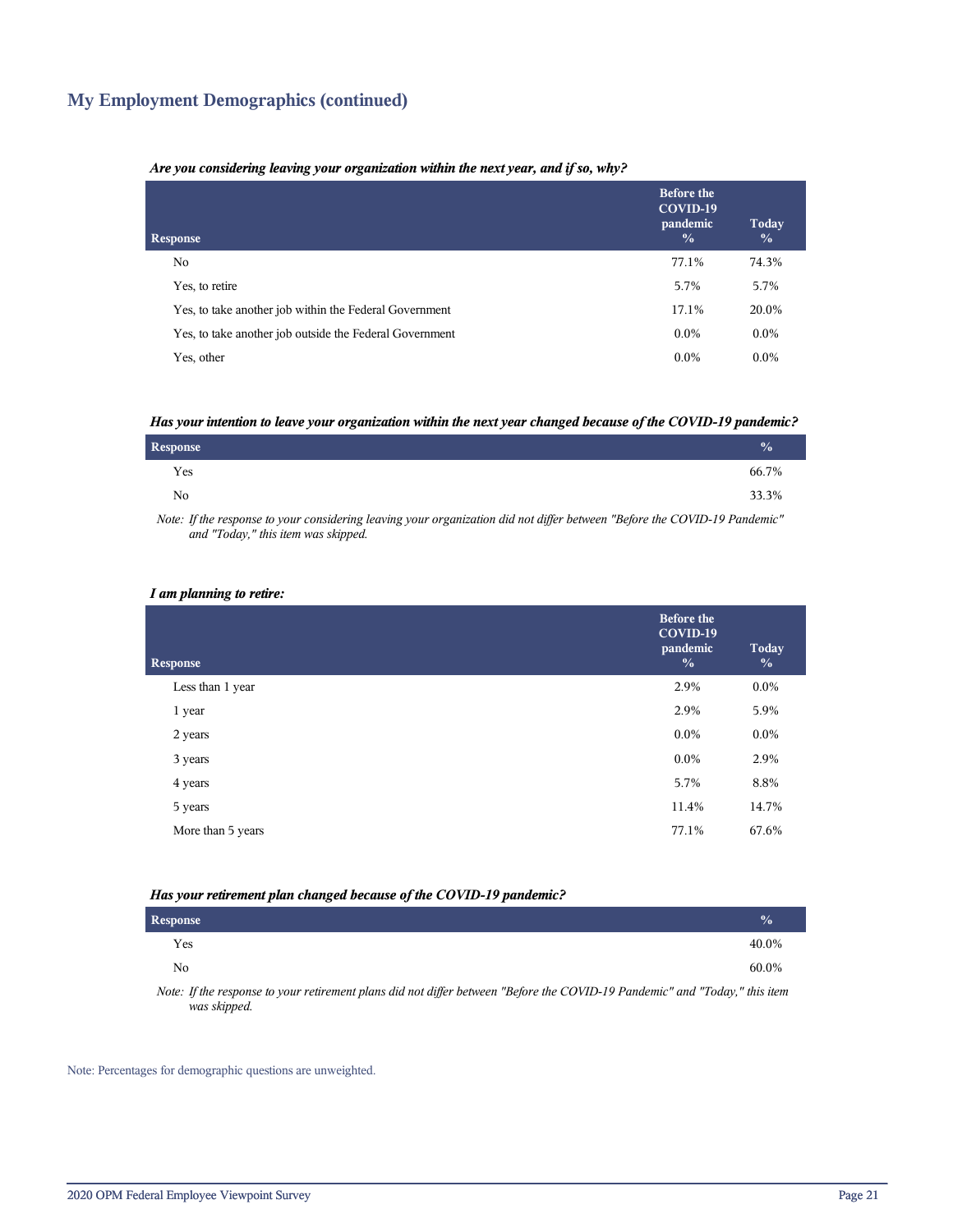## **My Personal Demographics**

| Are you of Hispanic, Latino, or Spanish origin? |  |  |
|-------------------------------------------------|--|--|
|                                                 |  |  |

| Response | $\frac{0}{0}$ |
|----------|---------------|
| Yes      | $0.0\%$       |
| No       | 100.0%        |

#### *Please select the racial category or categories with which you most closely identify.*

| Response                                                                                |       |  |
|-----------------------------------------------------------------------------------------|-------|--|
| White                                                                                   | --    |  |
| <b>Black or African American</b>                                                        |       |  |
| All other races                                                                         | 85.3% |  |
| Note: Results are suppressed for each demographic category with fewer than 4 responses. |       |  |

| What is your age group? |  |  |  |
|-------------------------|--|--|--|
|-------------------------|--|--|--|

| <b>Response</b>                                                                                   | $\frac{1}{2}$ |
|---------------------------------------------------------------------------------------------------|---------------|
| 29 years and under                                                                                |               |
| 30-39 years old                                                                                   | --            |
| 40-49 years old                                                                                   | --            |
| 50-59 years old                                                                                   | --            |
| 60 years or older                                                                                 | --            |
| Note: All results are suppressed when any single demographic category has fewer than 4 responses. |               |

#### *What is the highest degree or level of education you have completed?*

| <b>Response</b>                                                                         | $\frac{0}{0}$ |
|-----------------------------------------------------------------------------------------|---------------|
| Less than High School/ High School Diploma/ GED                                         | $0.0\%$       |
| Certification/Some College/Associate's Degree                                           |               |
| Bachelor's Degree                                                                       |               |
| Advanced Degrees (Post Bachelor's Degree)                                               | 81.8%         |
| Note: Results are suppressed for each demographic category with fewer than 4 responses. |               |

Note: Percentages for demographic questions are unweighted. For confidentiality reasons, percentages for the 'My Personal Demographics' questions may be suppressed. Any suppressed percentages are noted.